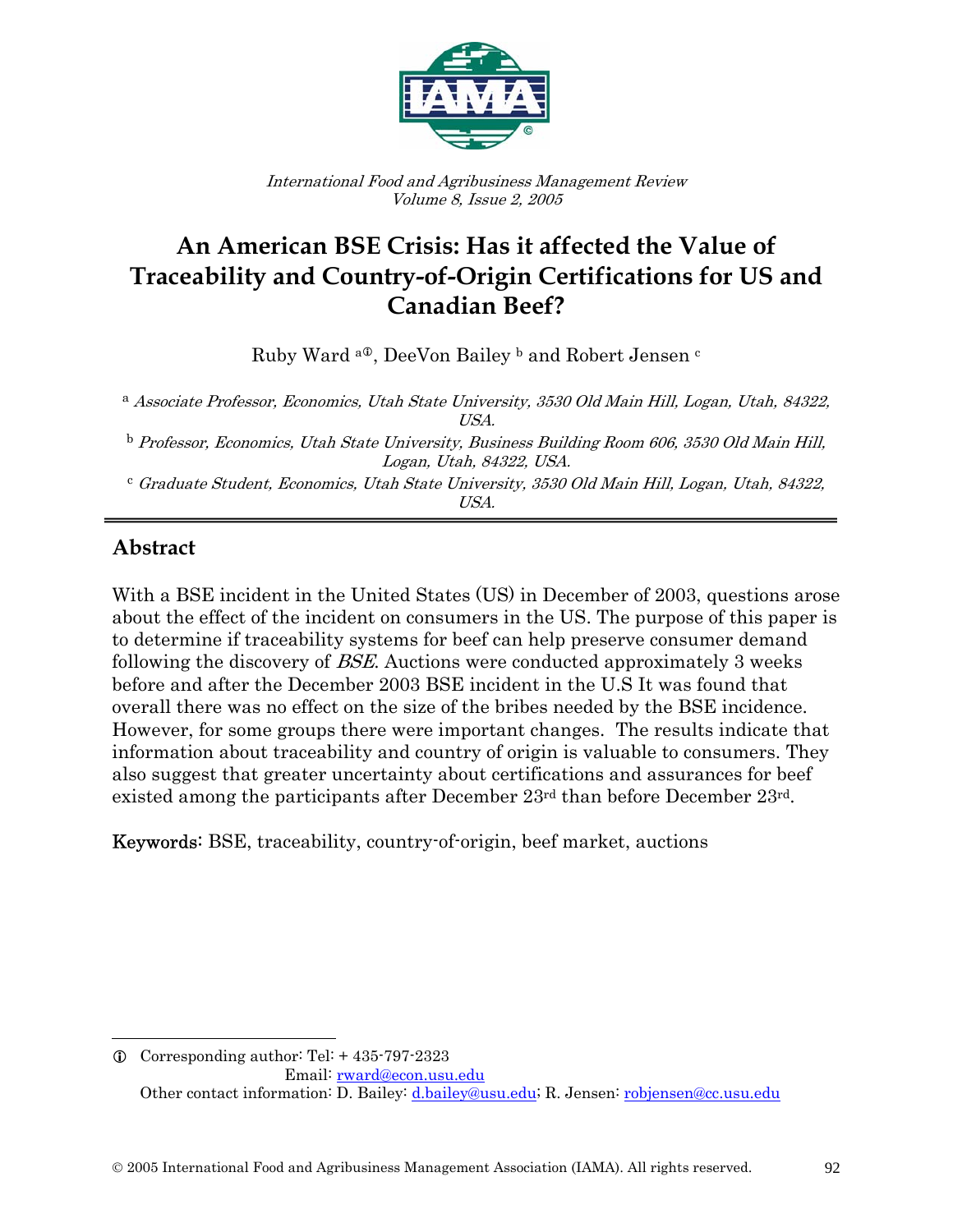# **Introduction**

The announcement on December 23, 2003 that a dairy cow in the state of Washington had been diagnosed with *Bovine Spongiform Encephalopathy* (*BSE* or Mad-Cow Disease) was a watershed event for US livestock markets. Although US consumer demand for beef appeared to remain strong in the weeks following the event, US beef industry and US government recognized the need to move rapidly forward with plans to implement some type of traceability in US livestock systems.

Traceability is a critical element for dealing with BSE.2 Although traceability cannot prevent the disease, once BSE is detected traceability is essential for tracking the source of the disease. Traditional inspection systems focus on eliminating pathogens in the food marketing chain, mostly at the processor and food preparation levels of the chain. Because BSE is thought to originate with contaminated farm-level inputs (feed), the farms where an infected animal has been must be identified together with any partner animals on those farms that may have also been infected through the same feed source. Animal identification (ID) is essential for tracking these movements.

Support for the US National Animal Identification System (NAIS),3 a plan suggested as a blueprint for implementing animal identification (ID) in the US by the summer of 2005, began to build following the discovery of *BSE* in Canada (Alberta) in May 2003 and became quite general among US livestock producer groups after December 2003 (e.g., Breckendorf (2004); Lyon (2004); Denis (2004); Philippi (2004); and Smith (2004)). The apparently high level of support now enjoyed by the NAIS belies much of the discussion prior to May 2003 surrounding the possible implementation of traceability systems in the US meat system. Prior to 2003, these discussions centered on market solutions to the traceability issue and specifically the ability of firms to recapture costs incurred in implementing the systems. Specifically, these discussions centered on 1) if consumers were willingness to pay (WTP) for these additional costs through paying premiums for traceable meat products, and 2) how benefits and costs of traceability would be shared in the marketing chain (e.g., Wiemers (2001); Buhr (2002); Sparks (2002); Dickinson and Bailey (2002); Dickinson and Bailey (2003); and Bailey, Jones, and Dickinson (2002)).

The purpose of this paper is to determine if traceability systems for beef can help preserve consumer demand following the discovery of BSE. We focus specifically on the US and examine whether consumer willingness to accept (WTA)4 non-traceable

 $2$  Traceability is also essential for dealing with other animal disease control and eradication issues, addressing bioterrorism concerns in the food chain, and narrowing the focus (limiting) of food recalls.

<sup>&</sup>lt;sup>3</sup> This plan was originally called the US Animal Identification Plan (USAIP) but has evolved into the NAIS.  $4 \text{ WTA}$  is an elternative mathod for examining WTD.

WTA is an alternative method for examining WTP.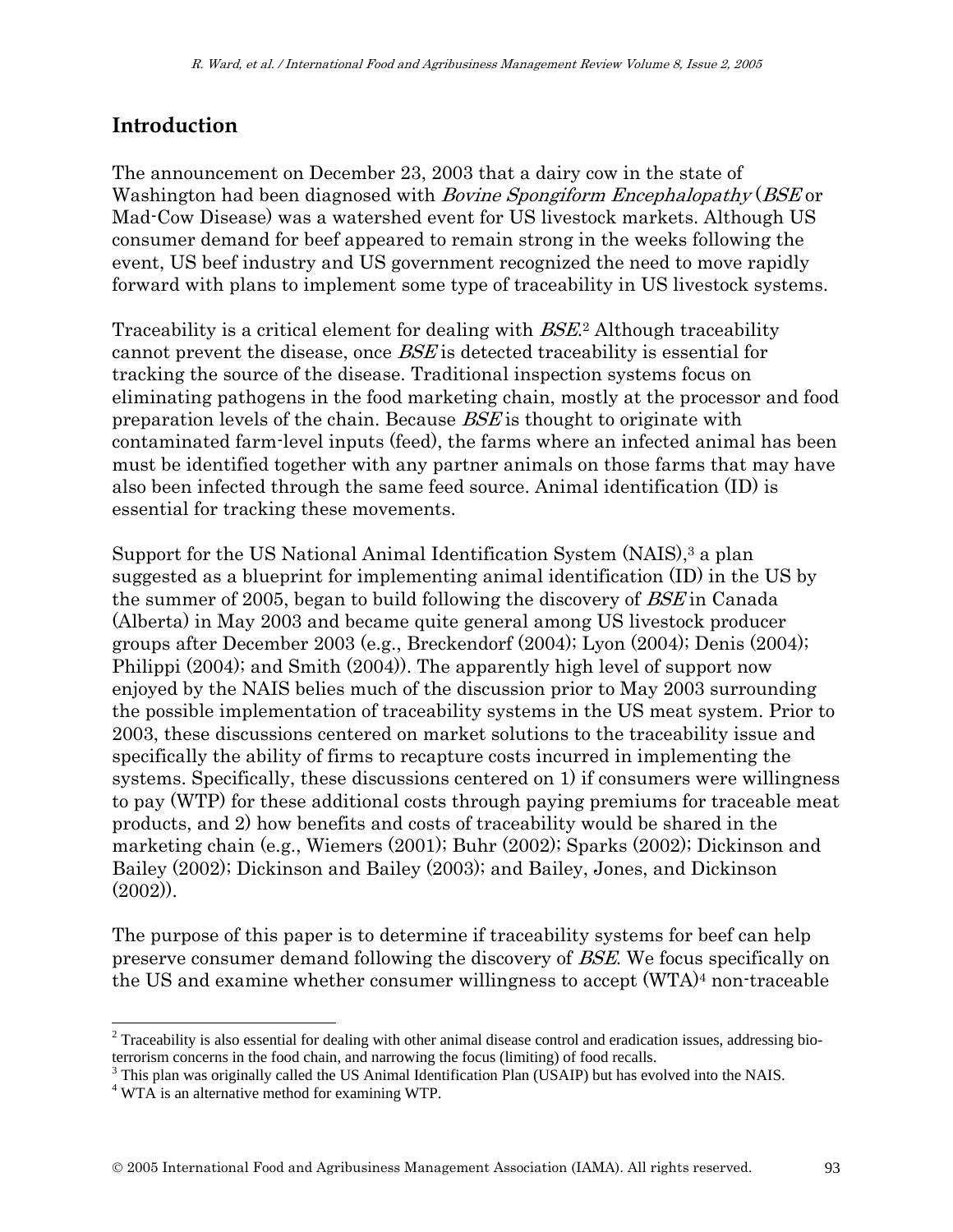beef either imported from Canada or produced domestically changed following the US BSE case in December 2003.

Although public discussion in the US since December 2003 has shifted somewhat away from proprietary interests such as WTP to now focus on public goods (e.g., animal disease control and eradication and bioterrorism), consumer acceptance of beef products and certifications made to consumers about beef products in light of BSE remain important issues.

US livestock systems have lagged principal competitors and customers in the development of livestock traceability systems (Lewis (2001); Liddell and Bailey (2001); Bailey and Dickinson (2002)). For example, Canada implemented a mandatory cattle identification plan in the summer of 2002 with oversight by the Canadian Cattle Identification Agency (CCIA) (see http://www.canadaid.com/). The European Union, Japan, Australia, New Zealand, and Uruguay have either implemented animal traceability systems or are actively engaged in doing so (Baines and Davies (1998) and (2000); Lewis (2001); Liddell and Bailey (2001)).

Canada is an important case study for the US beef industry in relation to BSE because the US and Canadian beef systems are quite similar and because the US and Canada have traditionally competed in the same markets. Prior to May 2003, Canadian live cattle imports into the US accounted for as much as 8% of total US cattle slaughter but this was reduced to zero virtually overnight following the *BSE* case in Alberta. The CCIA's system provided valuable assistance in tracking the infected animal's movements. Given that a traceability system was in place in Canada before the discovery of BSE there, and that Canadian beef can be purchased in the US, 5 one could ask if the existence of the CCIA's traceability system has helped to bolster US consumer demand for Canadian beef both before the Canadian BSE case and after the US BSE case. The same question could be asked about foreign consumer demand for US beef exports following the December 2003 event.

The question is whether or not traceability and country-of-origin information have become more valuable to American consumers since December 2003. This is an important issue because it has implications not only for beef markets but also for public policy. For example, as the US government and US meat industry move toward implementing the NAIS, the issue of who should pay for the system has become important (Farm Foundation (2004)). This study presents results from two sets of auction experiments examining US consumer WTA non-traceable beef from the US and Canada both before the US BSE case in December 2003 and after the US BSE announcement. The data allow for this comparison because one set of the auction experiments was serendipitously completed just prior to the December 2003

l

<sup>&</sup>lt;sup>5</sup> Boneless Canadian beef from animals less than 30 months of age resumed in September 2003. The US border remains closed to live cattle shipments at the time of this writing (Robb (2004)).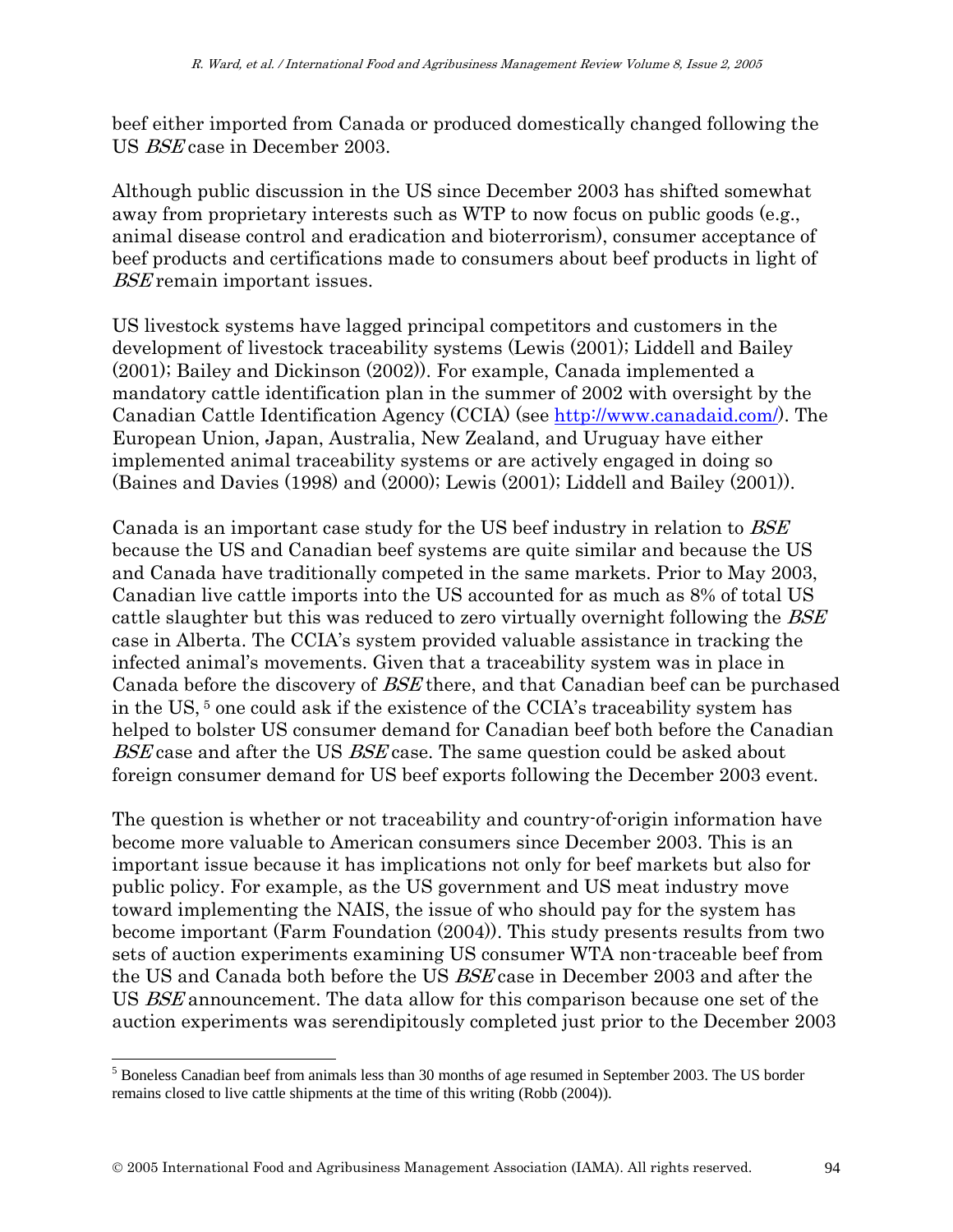US BSE case and the other set of auction experiments was completed in January 2004.

# **Past Work**

A substantial body of literature has examined how consumers value information about food products. The foundation for much of this work was laid by research that established the value of labeling products for attributes such as food safety (e.g., Caswell (1998); and Caswell and Padberg (1992); Huffman et al. (2003a)). This work suggested that consumer choices are influenced by the information provided by food labels.

Other research has focused on the value of information on individual characteristics that could either be placed on labels or communicated to consumers in other ways.6 Recently a substantial body of research has focused on consumer acceptance of and government policy towards genetically-modified organisms (GMOs) in food products (e.g., Rousu et al. (2004); Lusk, Roosen, and Fox (2003); Lusk and Fox (2002); Huffman et al. (2003a) and (2003b); and Caswell (2000)). Other studies have examined the possibility of adding value to commodity or food products by providing consumers information on a myriad of different single or bundled characteristics including certifying enhanced food safety, the processes used to produce food, the location where food was produced, or the certifying agency (e.g., Loureiro (2003); Loureiro and Umberger (2003); Dickinson and Bailey (2003); Dickinson and Bailey (2002)).

Traceability is a unique form of information for a food product because it provides information as a single characteristic (e.g., provides the potential of legal recourse) but also is used as a method to verify other product characteristics (e.g., enhanced food safety, humane animal treatment, environmental responsibility, social responsibility, etc.). A few studies have addressed the issue of traceability directly and have found traceability to be a valuable characteristic in food products (e.g., Hobbs (1996a) and (1996b); Dickinson and Bailey (2002) and (2003); and Buhr  $(2002)$ ).

While the studies mentioned above used various methods, they generally support the notion that information, including traceability, is valuable to consumers and other members of the marketing chain, they also indicate that many consumers express a willingness to pay for this additional information. The uniqueness of the problem addressed in this paper is that we examine consumer attitudes about traceability immediately preceding and immediately following a major food safety event (the American BSE case in December 2003). The data also help address a major policy question about whether or not American consumers are willing to pay

 6 Other methods of communications could include advertising, point of sale materials, etc.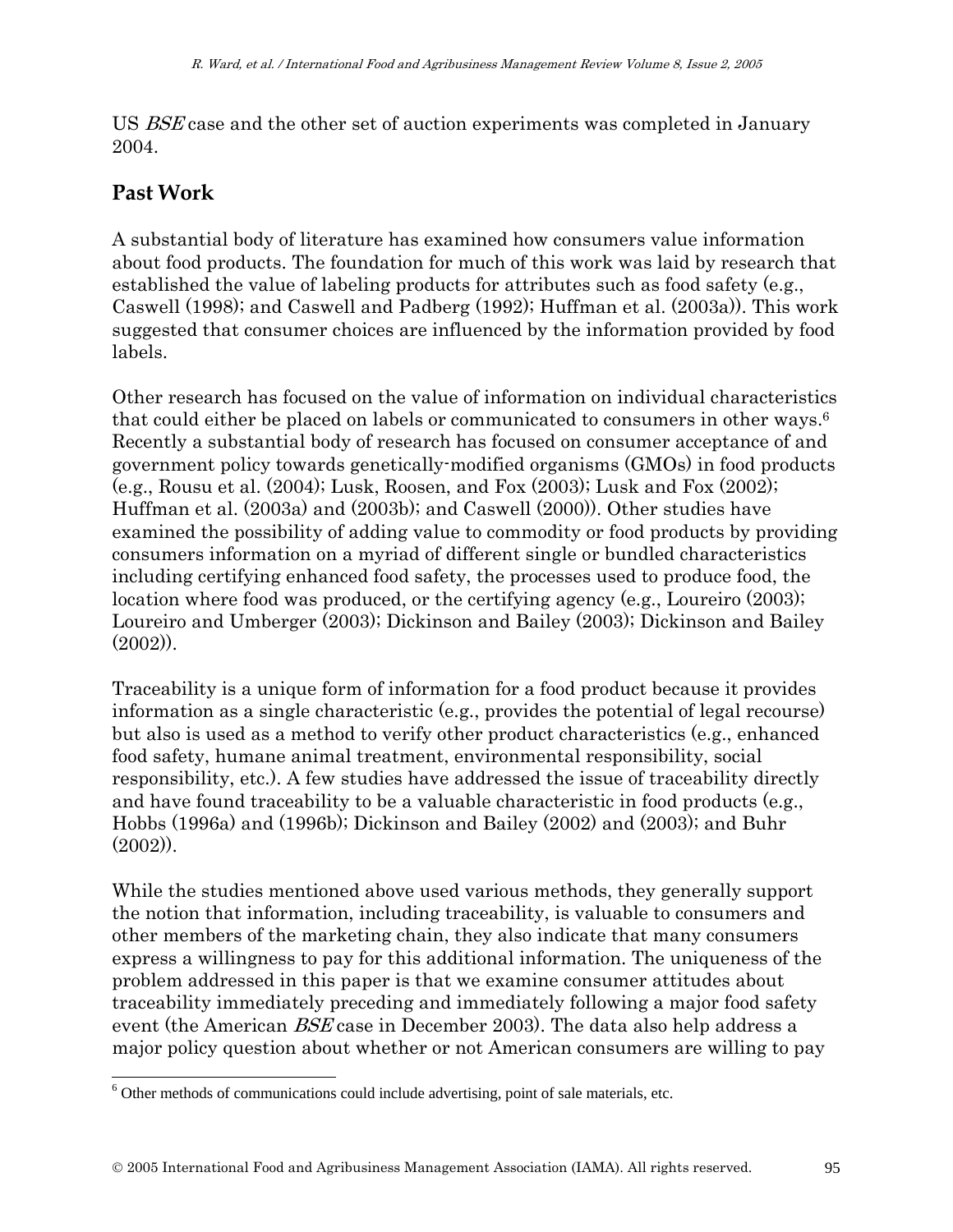for implementing an animal traceability system. Although traceability is a fundamental component of any livestock system attempting to deal with BSE, it is costly to implement (USAIP (2004); Sparks (2002); and Buhr (2002)). Consequently, measuring consumer attitudes about traceability can gauge political support for these systems and how costs for implementing the systems might be shared by the public and private sectors.

### **Methods and Data**

We focus specifically on US consumers and examine whether consumer WTA nontraceable beef, either imported from Canada or produced domestically, changed following the US BSE case. This approach was selected assuming that traceability will eventually be the imposed baseline standard in both the US and Canada and that WTA would measure what consumers would need to be paid to go back to the old, non-traceable system.

#### Economic Experiments

Auction experiments were employed to measure US participants' WTA for nontraceable US beef and traceable and non-traceable Canadian beef. Auction experiments have been used to elicit WTP and WTA food product characteristics when publicly available data were not available or were prohibitively costly to gather (e.g., Huffman et al. (2003a) and (2003b); Dickinson and Bailey (2003) and (2002); Shogren, List, and Hayes (2000); Shogren et al. (1994a) and (1994b)).

We follow basically the same design proposed by Shogren et al. (1994a) and used by Dickinson and Bailey (2002) and (2003). However, rather than eliciting bids from participants to "upgrade" a sandwich from a baseline to a different sandwich with enhanced characteristics, we provided participants with a baseline traceable US beef sandwich and then elicited their WTA an alternative sandwich that was nontraceable and/or consisted of imported Canadian beef. This WTA represents the discount in price necessary to entice the participant to accept what they perceive to be an inferior product compared to the baseline.

Subjects were recruited from four different demographic groups at Utah State University in Logan, Utah. These cohorts included faculty members, students, professional employees (non-faculty employees in professional positions such as accounting, human resource management, etc.), and classified employees (groundskeepers, food service workers, staff assistants, etc.). Subjects were recruited by announcements in class (students) and by email and announcement flyers that were distributed around campus. Four different experiments were held (one each for each cohort) with approximately 13-14 participants in each experiment. Experiments were conducted with individuals of similar socioeconomic characteristics (cohorts) in each individual experiment to lower the potential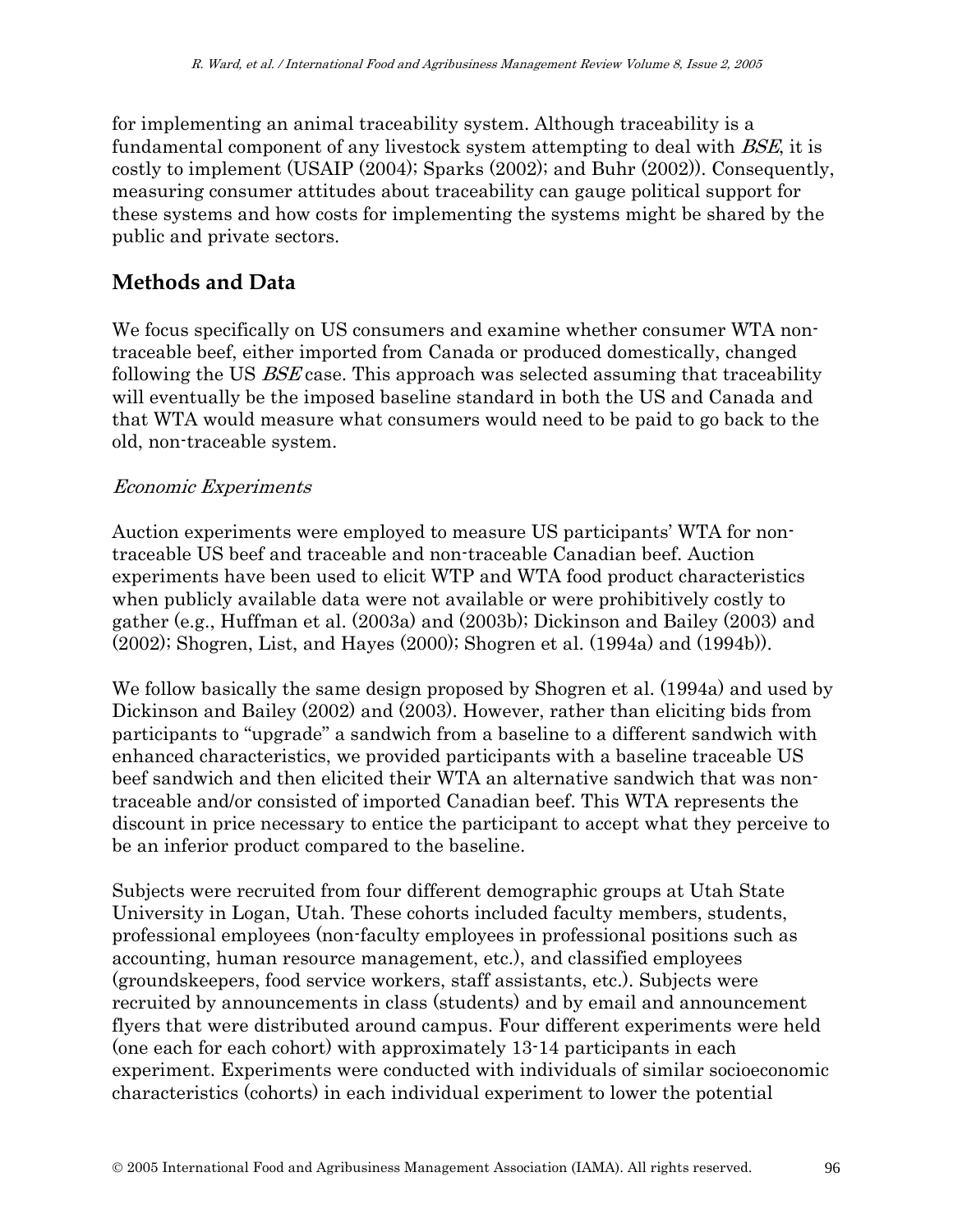influence of socioeconomic status barriers within the group and to isolate the potential influence of socioeconomic characteristics on bidding behavior (Dickinson and Bailey (2002)).

The first set of four experiments was held during the first week of December 2003 (pre-BSE) . A second set of four experiments was held during the last week of January 2004 (post- $BSE$ ). The pre- $BSE$  experiments were originally conducted to determine if certifying traceability in Canadian beef would make it more acceptable to American participants after the Canadian BSE case in May 2003. The US BSE case was announced on December 23, 2003, almost immediately after the first set of experiments had been conducted. Obviously, the December 23rd announcement changed the market landscape for beef in the US. This was the motivation for conducting the post-BSE experiments in January 2004. As a result, quite by accident, a data set was developed that measured US participants' WTA almost immediately prior to the American BSE case and almost immediately thereafter.

The steps followed in both the pre- and post-*BSE* sets of experiment were the following:

Step 1: Subjects in the experiment were seated and told a lunch sitting in front of them, consisting of the baseline US traceable beef sandwich, chips, dessert, and drink was "free." The participants were also given \$15 in cash at the beginning of the one-hour experiment.

Step 2: Subjects were assigned an identification number to ensure anonymity of the data they provided. Participants were informed verbally and also provided with written instructions<sup>7</sup> that indicated they would be allowed to bid for what they would require to be paid to "switch" their baseline sandwich for each of four alternative sandwiches. Subjects were told that for the baseline sandwich "certified information is available that the beef in this sandwich can be traced back to the farm in the US where it originated and this beef has been inspected." The subjects were given the following information about the alternative sandwiches in the experiment: **Sandwich 1** – certified information is available that the beef in this sandwich can be traced back to the farm where it originated. The beef in the sandwich has also been inspected and imported from Canada; **Sandwich 2** – certified information is available that the beef in this sandwich has been inspected and that it was imported from Canada; Sandwich 3 – certified information is available that the beef in this sandwich has been inspected and that it originated in the USA; and **Sandwich 4** – certified information is available that this sandwich has been inspected.

 $<sup>7</sup>$  The written instruction is available from the authors on request.</sup>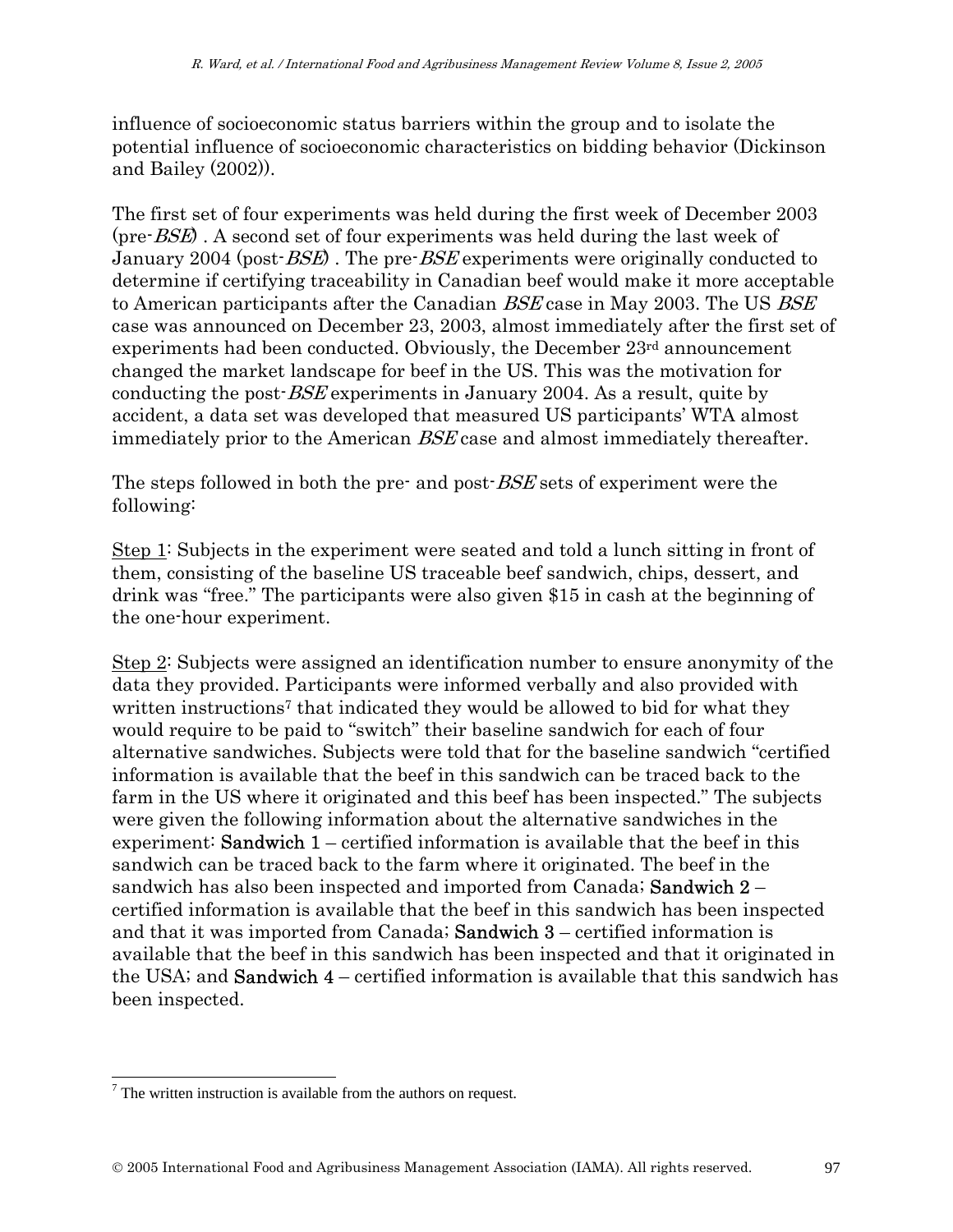Step 3: Participants were informed that they would be allowed to place anonymous bids for what they would need to be paid to give up their baseline sandwich for each of the four alternative sandwiches. To ensure that bids would be placed based only on the information provided, the sandwiches were constructed so that the baseline and the four alternatives looked virtually identical and subjects were not allowed to eat until after the auction. There is some discussion in the literature about whether nth-price auctions or 2nd-price (Vickery) auctions elicit more accurate results about consumer demand (Shogren et al. (2001)). Parkhurst, Shogren, and Dickinson (2004) indicate that the average bids using either procedure should be the same and a Vickery (2nd-price) auction is used in our experiments.8

Step 4: After all questions had been answered, a trial auction using a baseline candy bar and asking participants to provide anonymous bids regarding the appropriate discount or, conversely, what they would need to be paid (WTA), i.e., the bribe required, to accept a different candy bar. The trial was designed to give participants experience regarding how the actual auctions would operate. There were two rounds of bidding for two candy bars. After both trials' rounds were finished, random numbers were drawn to select the "binding" round and "binding" candy bar. Money and the candy were then exchanged for the binding candy bar.

After answering additional questions following the trial auction, written bids were taken from each participant for Sandwich 1, then Sandwich 2, then Sandwich 3, and finally Sandwich 4. Six total rounds were completed in order for the bid amounts to stabilize (e.g., Hayes et al (1995); Shogren et al. (2001); Dickinson and Bailey (2002) and (2003)). The potential "winner" in any given round for any given sandwich was the person with the lowest bid. However, the potential payoff to the winner was the 2<sup>nd</sup> lowest bid (Vickery auction style). The "winning" bid for each sandwich (2nd lowest bid) was announced at the end of each round to provide participants with "market" information. Each participant's bid was recorded by an assistant at the end of each round so that data on every bid placed by each participant was preserved.

Step 5: Following the completion of all six rounds, a round was selected at random as the binding round and a sandwich was selected at random as the binding sandwich. This made the participant's every bid in every round a potentially binding bid. Participants were fully aware before the auction rounds commenced

<sup>&</sup>lt;sup>8</sup> The theoretical reference indicating a  $2^{nd}$ -price auction is demand revealing is found in Vickery (1961). However, there remains discussion about which pricing method in experimental auctions is "best". There are probably other demand-revealing mechanisms as well, and the 2<sup>nd</sup>-price auction is simply one of them. Parkhurst, Shogren, Dickinson (2004) found that there was some under or over bidding in the  $2<sup>nd</sup>$ -price auctions (under bidding if you negatively valued the good, overbidding if you positively valued the good). Parkhurst, Shogren and Dickinson(2004) indicated that random n<sup>th</sup>-price auction did not have this bias, but the variance in bids in n<sup>th</sup>-price was twice as high as in  $2<sup>nd</sup>$ -price auctions. Consequently, there is no conclusive evidence that one is better than the other at this point.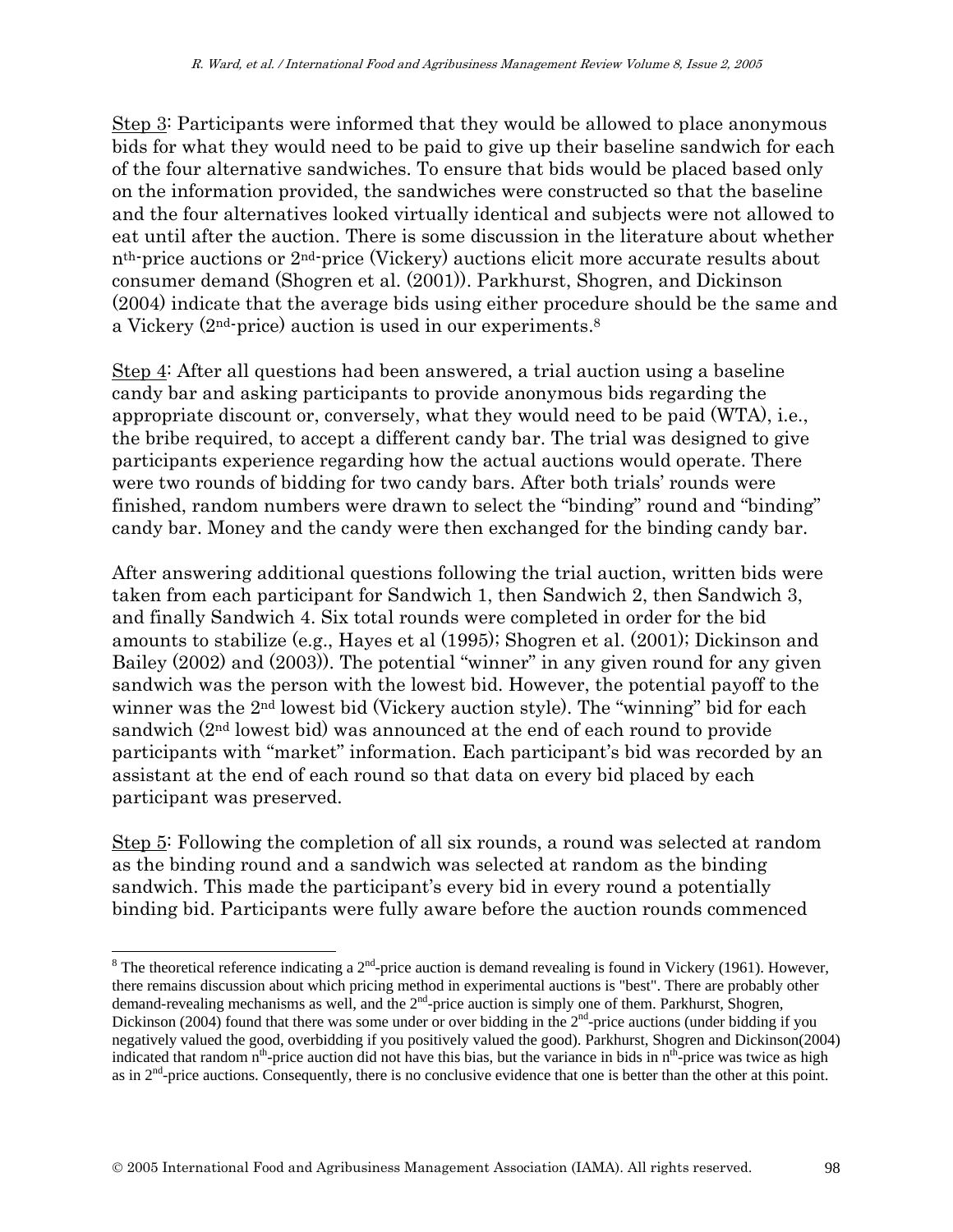that this would be done. The person "winning" the randomly selected alternative sandwich in the binding round was paid the winning amount and the binding alternative sandwich was switched with the winner's baseline sandwich.

Step 6: Participants were asked to complete a survey<sup>9</sup> eliciting not only socioeconomic information (age, gender education, income, etc.) about themselves and their family, but also other information that might influence bids. For example, participants were asked how many servings of beef they consumed each week, the percentage of meals consumed at home, and whether or not a family member had become sufficiently ill from a of a food-borne illness to require hospitalization.

#### Comparisons of Pre- and Post-BSE Participants

Table 1 presents the set of variables together with their descriptive statistics that was developed from the auctions and the survey responses used in the analysis. Participants in both the pre- and post-*BSE* experimental auctions were also asked a battery of questions to determine their knowledge of specific characteristics relating to the Canadian BSE case in May 2003 (e.g., province where BSE was found, number of infected animals found, when *BSE* was found, etc.) and were also asked about their general knowledge of  $BSE$  as a disease (e.g., how humans contract the disease, how *BSE* is diagnosed, etc.). A variable, *BSECAN*, was constructed as the percentage of correct answers the participant gave about the Canadian BSE crisis. Another variable, *BSEKNOW*, was constructed as the percentage of correct answers about BSE (Table 1).

Although individual participants in the pre- and post-*BSE* sets of experiments were not identical, the same socioeconomic categories (faculty, students, professional employees, and classified employees) were used. Table 2 presents comparisons of the socioeconomic characteristics for the pre- and post-BSE groups. Table 2 reveals that only a few statistically significant differences existed between the pre- and post-BSE participants. These differences were that post-BSE participants were less likely to be married (*MARRIED*), less likely to do their household's grocery shopping (*SHOP*), were less motivated by food safety concerns when purchasing meat (*FSIMP*), and knew more about the Canadian *BSE* case than did pre-*BSE* participants (BSECAN) (Table 2).

Whether animal identification in the US should be a voluntary or mandatory program has been a matter of discussion for some time but has become an especially important issue since December  $23<sup>rd</sup>$ . We asked participants in the post- $BSE$ auctions to indicate whether they believed animal identification in the US should be voluntary or mandatory. Most participants (69%) believe animal identification should be a mandatory program. Those believing animal identification should be

 $9^9$  The survey instrument is available from the authors on request.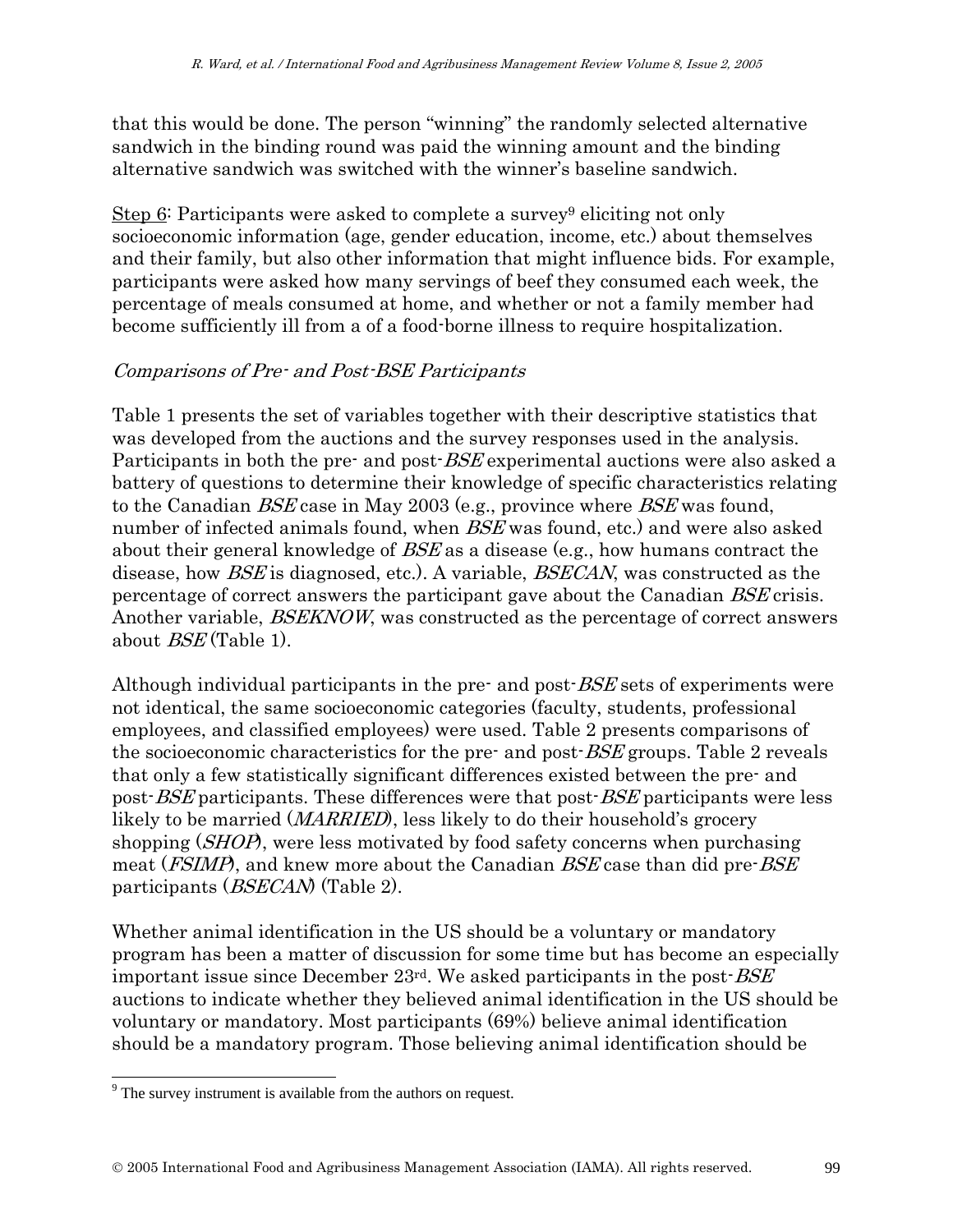| Variable              | Description                                                                                                                                                               | Mean     | Std.Dev. |
|-----------------------|---------------------------------------------------------------------------------------------------------------------------------------------------------------------------|----------|----------|
| <b>AVGBID</b>         | Average of bid for all six rounds for all sandwiches                                                                                                                      | 2.479    | 8.236    |
| <b>FEMALE</b>         | Female $=1, 0$ otherwise                                                                                                                                                  | 49.6%    | 50.1%    |
| AGE                   | Age of subject in years                                                                                                                                                   | 35.319   | 11.593   |
| <b>MARRIED</b>        | Married $=1, 0$ otherwise                                                                                                                                                 | 72.3%    | 44.8%    |
| <b>CHILDREN</b>       | Presence of children in household under $18 = 1$ , 0 otherwise                                                                                                            | 43.4%    | 49.6%    |
| <b>SERVINGS</b>       | Number of times beef products are eaten each week.                                                                                                                        | 3.058    | 1.810    |
| <b>SHOP</b>           | Primary grocery shopper in household $= 1, 0$ otherwise                                                                                                                   | 62.2%    | 48.6%    |
| <b>ATHOME</b>         | Over 50% of meals prepared at home $=1$ , 0 otherwise                                                                                                                     | 92.0%    | 27.1%    |
| <b>ILLNESS</b>        | In past five years someone in household or immediate family<br>suffered from a food borne illness $= 1$ , 0 otherwise                                                     | 33.0%    | 47.1%    |
| PRIMP                 | Ranked price as first or second (out of 6) most important                                                                                                                 | $50.5\%$ | 50.1%    |
|                       | determinant of meat purchases $= 1, 0$ otherwise                                                                                                                          |          |          |
| <b>FSIMP</b>          | Ranked "safety of meat" as first or second (out of 6) most                                                                                                                | 45.0%    | 49.8%    |
|                       | important determinant of meat purchases $= 1, 0$ otherwise                                                                                                                |          |          |
| <b>TRUSTUS</b>        | On a 5 point scale with 5 being "very good assurance" and 1                                                                                                               | 82.1%    | 38.3%    |
|                       | indicating "no assurance", rated "USDA inspection" as a 4 or                                                                                                              |          |          |
| <b>TRUSTCAN</b>       | above $=1, 0$ otherwise                                                                                                                                                   | 20.5%    | 40.4%    |
|                       | On a 5 point scale with 5 being "very good assurance" and 1                                                                                                               |          |          |
|                       | indicating "no assurance", rated "Imported from Canada" as a 4<br>or above $=1, 0$ otherwise                                                                              |          |          |
| <b>SOMECOL</b>        | Less than a bachelors degree has been achieved $=1, 0$ otherwise                                                                                                          | 33.6%    | 47.3%    |
| <b>COLLEGE</b>        | Bachelors degree is the highest level of education achieved $=1, 0$<br>otherwise                                                                                          | 31.9%    | 46.6%    |
| POSTGRAD              | Graduate degree is the highest level of education achieved $=1, 0$                                                                                                        | 34.5%    | 47.6%    |
|                       | otherwise                                                                                                                                                                 |          |          |
| <b>LOWINC</b>         | Household income is $\leq$ \$30,000 = 1, 0 otherwise                                                                                                                      | 40.2%    | 49.1%    |
| <b>MIDINC</b>         | Household income is $$30,000 \cdot $59,999 = 1,0$ otherwise                                                                                                               | 33.0%    | 47.1%    |
| <b>HIGHINC</b>        | Household income is $$60,000+=1,0$ otherwise                                                                                                                              | 26.8%    | 44.3%    |
| <b>BSECAN</b>         | Score on a test about knowledge of BSE incidence(s) in U.S. and<br>Canada (note: for experiments before outbreak in U.S. questions<br>dealt with the Canadian incidence.) | 43.5%    | 27.0%    |
| <b>BSEKNOW</b>        | Score on test about scientific knowledge of BSE                                                                                                                           | 55.6%    | 27.2%    |
| Sandwich 1            | Certified information is available that the beef in this sandwich                                                                                                         |          |          |
| $(S_l)$               | can be traced back to the farm where is originated and has been                                                                                                           |          |          |
|                       | inspected and imported from Canada=1, 0 otherwise                                                                                                                         |          |          |
|                       |                                                                                                                                                                           |          |          |
| Sandwich 2            | Certified information is available that the beef in this sandwich                                                                                                         |          |          |
| $(S_2)$               | has been inspected and imported from Canada=1, 0 otherwise                                                                                                                |          |          |
| Sandwich 3            | Certified information is available that the beef in this sandwich                                                                                                         |          |          |
| $(S_3)$               | has been inspected and that it originated in the U.S.=1, 0<br>otherwise                                                                                                   |          |          |
| Sandwich 4<br>$(S_4)$ | Certified information is available that the beef in this sandwich<br>has been inspected $=1$ , 0 otherwise                                                                |          |          |
| <b>ANIMID</b>         | Animal ID system should be mandatory $=1$ , voluntary $=0$ (note:                                                                                                         | 69.1%    | 46.3%    |
|                       | only asked for groups after BSE in U.S.)                                                                                                                                  |          |          |
| <b>BEFORE</b>         | Subject from experiment before BSE outbreak in U.S.=1, 0<br>otherwise                                                                                                     | 51.3%    | 50.0%    |

Table 1: Variable Names and Descriptions.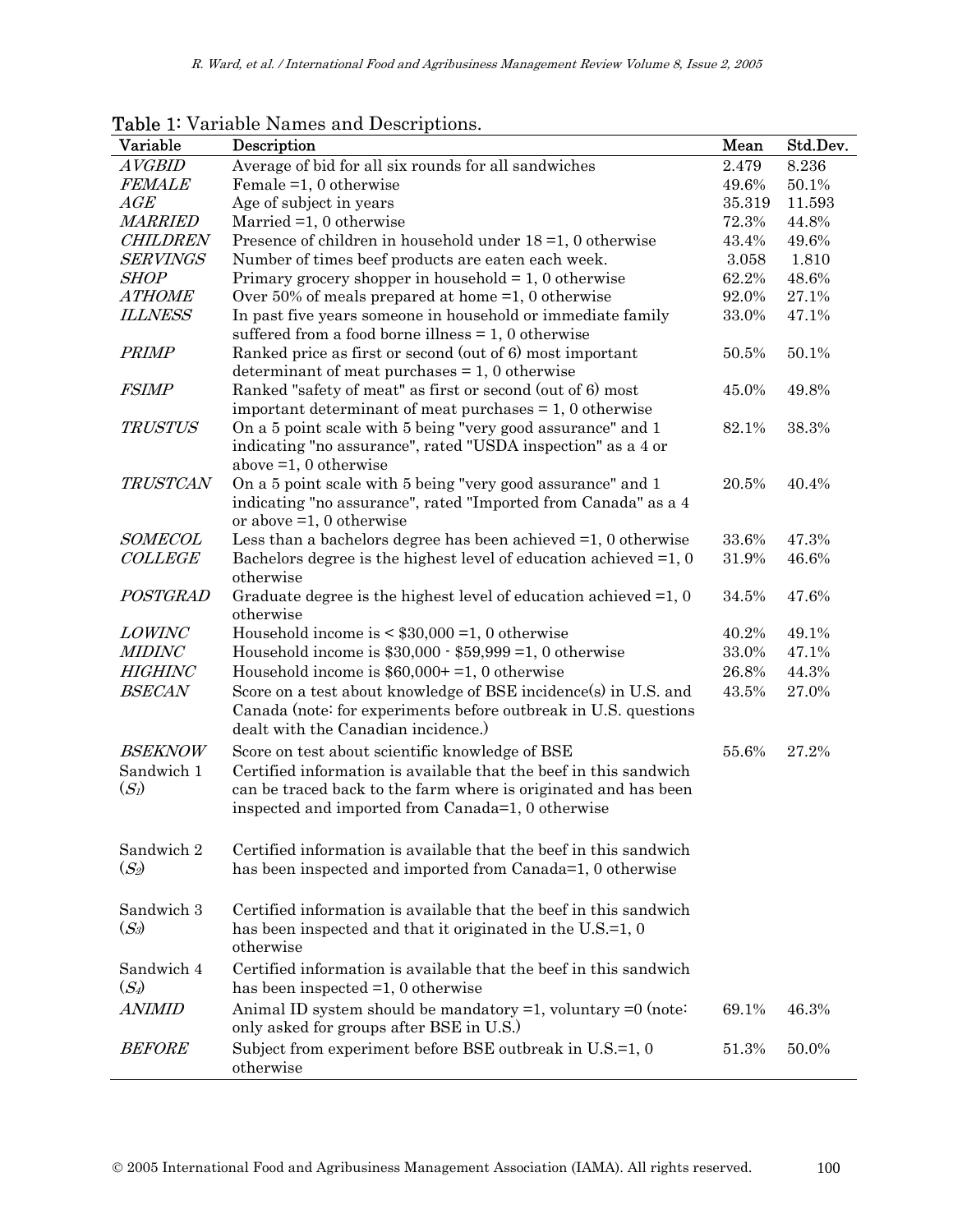| Variable        | Mean  | Change after BSE in<br>U.S. a | Mean for Mandatory vs.<br>voluntary <sup>b</sup> |
|-----------------|-------|-------------------------------|--------------------------------------------------|
| <b>FEMALE</b>   | 49.6% | $n/c$ <sup>c</sup>            | n/c                                              |
| AGE             | 35.32 | n/c                           | n/c                                              |
| <b>MARRIED</b>  | 72.3% |                               | n/c                                              |
| <b>CHILDREN</b> | 0.43  | n/c                           | n/c                                              |
| SERVINGS (No.)  | 3.06  | n/c                           | n/c                                              |
| <b>SHOP</b>     | 62.2% |                               | n/c                                              |
| <b>ATHOME</b>   | 92.0% | n/c                           | n/c                                              |
| <b>ILLNESS</b>  | 33.0% | n/c                           | n/c                                              |
| <b>PRIMP</b>    | 50.5% | n/c                           | n/c                                              |
| <b>FSIMP</b>    | 45.0% |                               | n/c                                              |
| <b>TRUSTUS</b>  | 82.1% | n/c                           | n/c                                              |
| <b>TRUSTCAN</b> | 20.5% | n/c                           |                                                  |
| <b>SOMECOL</b>  | 33.6% | n/c                           | n/c                                              |
| COLLEGE         | 31.9% | n/c                           | n/c                                              |
| POSTGRAD        | 34.5% | n/c                           | n/c                                              |
| LOWINC          | 40.2% | n/c                           | n/c                                              |
| <b>MIDINC</b>   | 33.0% | n/c                           | n/c                                              |
| <b>HIGHINC</b>  | 26.8% | n/c                           | n/c                                              |
| <b>BSECAN</b>   | 43.5% | $+$                           | $+$                                              |
| <b>BSEKNOW</b>  | 55.6% | n/c                           | $+$                                              |

Table 2: Overall Means for Variables Included in the Study Together with Tests for Significant Differences (10% Level of Significance) Between Pre- and Post-BSE Experimental Groups and Between Participants in Favor of a Voluntary or Mandatory Animal ID System in the US.

 $a + (-)$  indicates significant increase (decrease) in means for subjects after the BSE incidence in the U.S.

 $\mathfrak{b}$  + (-) indicates significant higher (lower) means for subjects favoring mandatory animal ID systems. It should be noted that only subjects after the BSE incidence in the U.S. were asked this question. c n/c indicates no significant change in means of two groups.

mandatory in the US were statistically less certain about the quality of imported Canadian beef (*TRUSTCAN*) and knew more about the Canadian *BSE* case (*BSECAN*) and *BSE* in general (*BSE*) than did those desiring a voluntary program (Table 2).

#### Regression Analysis

Regression analysis was used to determine the participant characteristics, (age, gender, income, education, knowledge about BSE, past illness, etc.) that affected average WTA. Two models were formulated. The first includes a dummy variable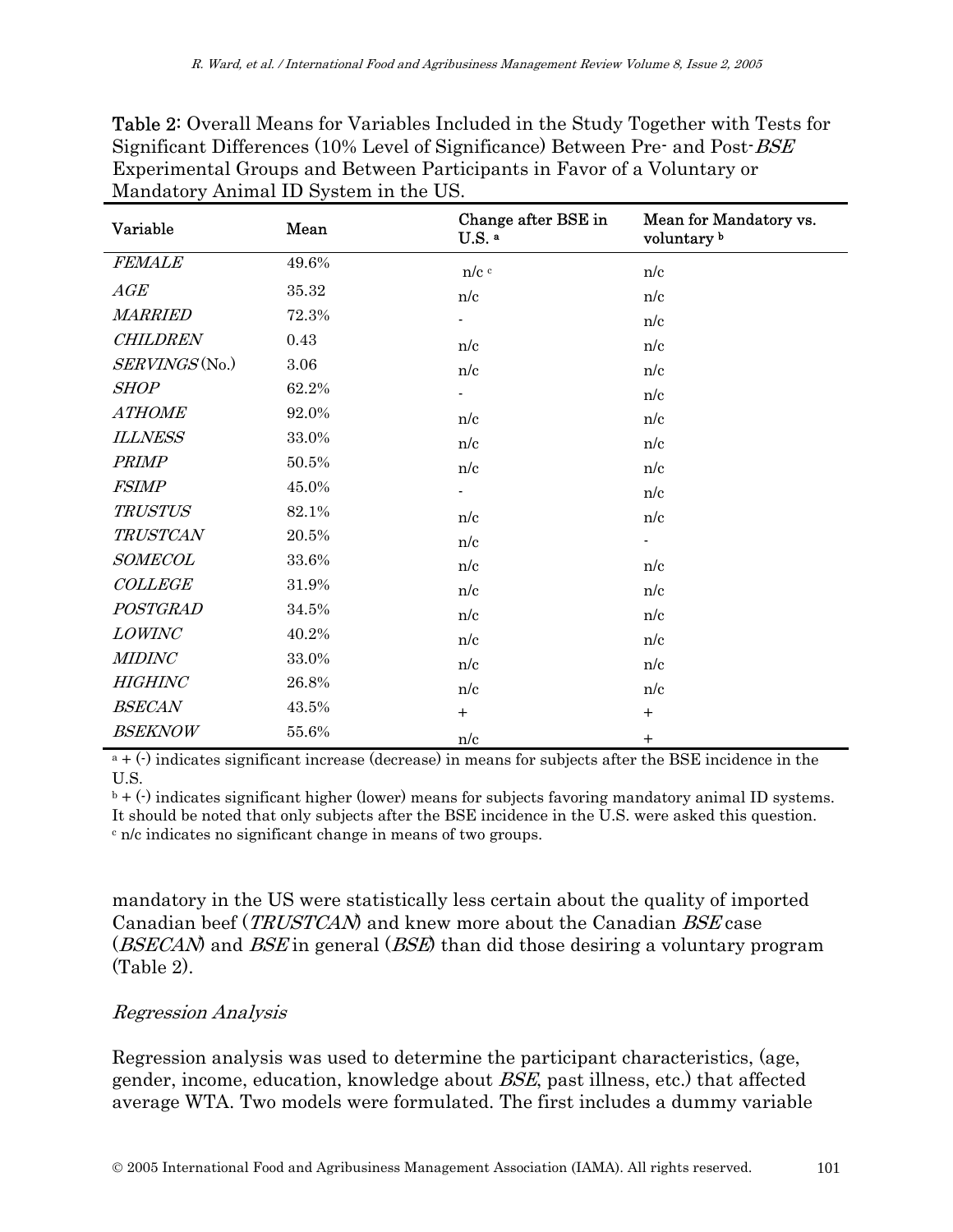BEFORE which will measure the average change, with all variables considered contemporaneously, in the bribe needed to switch sandwiches before the BSE incidence versus after. The second model instead of using one dummy variable for a before and after effect, includes slope dummies as a change in structure after the American BSE case for the variables individually. The two models' forms are the following:

#### Model 1:

*ij i*  $\frac{1}{2} + \alpha_{17} HIGHINC_j + \alpha_{18} BSECAN_j + \alpha_{19} BSEKNOW_j + \alpha_{20} BEFORE_j + \sum_{i=1}^3 \beta_i S_i + \varepsilon_{20}$  $j + \alpha_{12}TRUSTCAN\frac{1}{2} + \alpha_{13}SOMECOL\frac{1}{2} + \alpha_{14}COLLEGE\frac{1}{2} + \alpha_{15}POSTGRAD\frac{1}{2} + \alpha_{16}MIDINC\frac{1}{2}$  $\alpha_6 ATHOME \otimes_1 + \alpha_7 ILINESS$ <sub>*j*</sub> +  $\alpha_8 PRIMP_j + \alpha_9 FSIMP_j + \alpha_{10} SERVINGS$ <sub>*j*</sub> +  $\alpha_{11} TRUSTUS$ <sub>*j*</sub>  $AVGBID_{ij} = \alpha_0 + \alpha_1 FEMALE_{j} + \alpha_2 AGE_{j} + \alpha_3 MARRIED_{j} + \alpha_4 CHILDREN_{j} + \alpha_5 SHOP_{j}$ 1  $\frac{1}{17}$ *11* OHNC  $\frac{1}{j}$  +  $\alpha_{18}$ *D*<sub>D</sub> CAN  $\frac{1}{j}$  +  $\alpha_{19}$ *D*<sub>D</sub> C<sub>N</sub>NO W<sub>j</sub> +  $\alpha_{20}$ 

#### Model 2:

AVGBID<sub>ij</sub> = 
$$
\alpha_0 + \alpha_1 FEMALE_j + \alpha_2 AGE_j + \alpha_3 MARRIED_j + \alpha_4 CHILDREN_j + \alpha_5 SHOP_j
$$
  
+  $\alpha_6 ATHOME\%_j + \alpha_7 ILLNESS_j + \alpha_8 PRIMP_j + \alpha_9 FSIMP_j + \alpha_{10} SERVINGS_j$   
+  $\alpha_{11} TRUSTUS_j + \alpha_{12} TRUSTCAN_j + \alpha_{13} SOMECOL_j + \alpha_{14} COLLEGE_j + \alpha_{15} POSTGRAD_j$   
+  $\alpha_{16} MIDINC_j + \alpha_{17} HIGHINC_j + \alpha_{18} BSECAN_j + \alpha_{19} BSEKNOW_j + \sum_{i=1}^3 \beta_i S_i$   
+  $\delta_1 FEMALEB_j + \delta_2 AGEB_j + \delta_3 MARRIEDB_j + \delta_4 CHILDRENB_j + \delta_5 SHOPB_j$   
+  $\delta_6 ATHOME\%B_j + \delta_7 ILLNESSB_j + \delta_8 PRIMPB_j + \delta_9 FSIMPB_j + \delta_{10} SERVINGSB_j$   
+  $\delta_{11} TRUSTUSB_j + \delta_{12} TRUSTCANB_j + \delta_{13} SOMECOLB_j + \delta_{14} COLLEGEB_j$   
+  $\delta_{15} POSTGRADB_j + \delta_{16} MIDINCB_j + \delta_{17} HIGHINCB_j + \delta_{18} BSECANDB_j + \delta_{19} BSEKNOWB_j$   
+  $\sum_{i=1}^3 \varphi_i SB_i + \varepsilon_{ij}$ 

where variable names and descriptions are given in Table 1. The subscript " $i$ " indicates the  $i^{\text{th}}$  sandwich type ( $\neq$ 1, 2, 3, 4) and the subscript "j" is for the j<sup>th</sup> participant ( $\neq$  1, 2, 3, . . .,113).

Many of the variables in equation (1) are binary. The base regression was for WTA Sandwich 4  $(S_4)$ , the non-traceable beef of unknown origin, by participants with only a high school education or less (*HIGH SCHOOL*) and in the lowest income category (LOWINC). The parameter estimate on  $BEFORE(\alpha_{20})$  is a key variable because it is a test for whether or not average WTA alternative sandwiches changed after the US BSE case in December 2003. A significant negative value for BEFORE's parameter would indicate that WTA increased following the US BSE case. In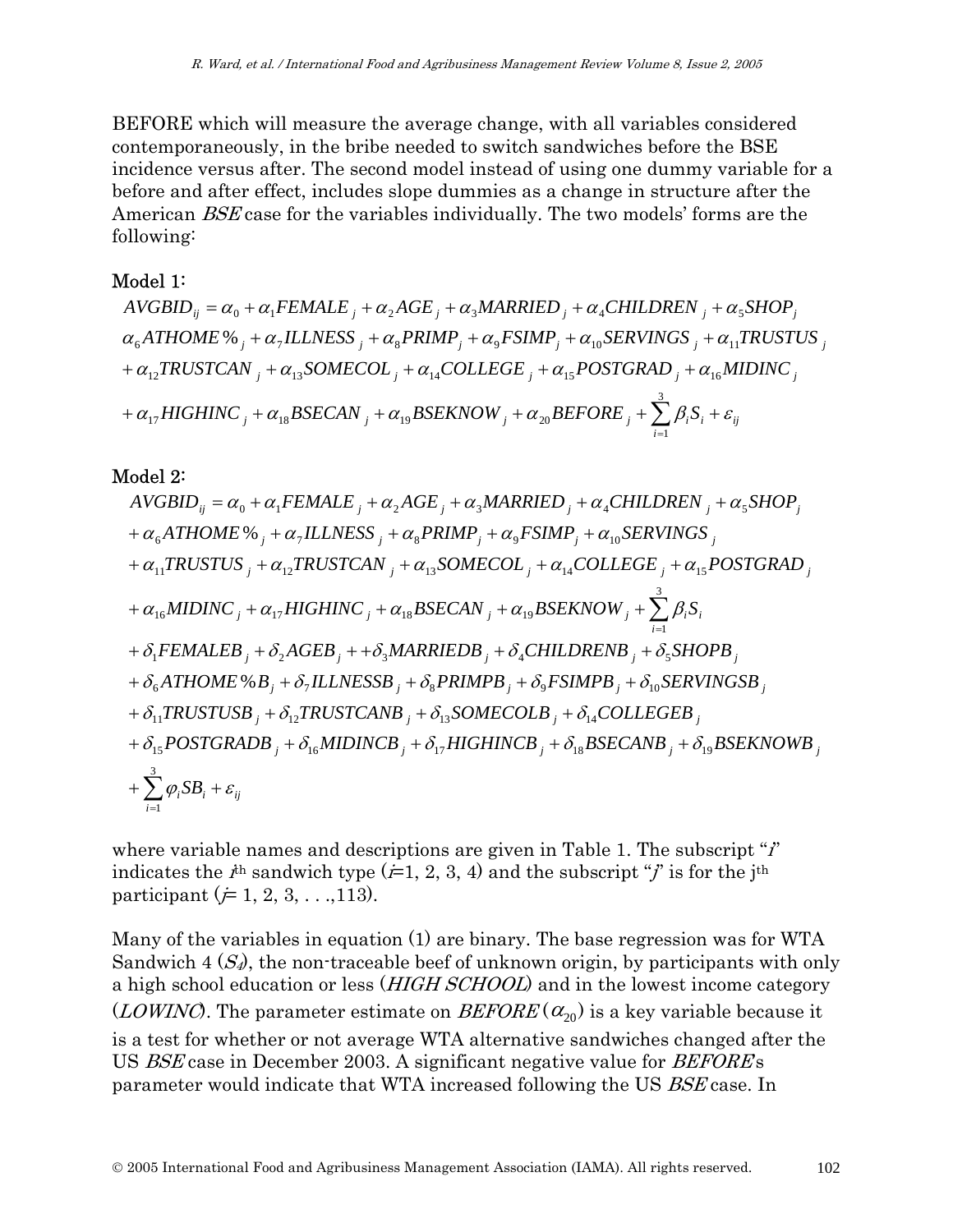equation 2 a positive value for any  $\delta$  (or  $\varphi$ ) would indicate that the participants with that characteristic before the BSE incident in December 2003 would require a larger bribe than participants with that characteristic after December 2003.

### **Results**

l

Table 3 reports the average bids for WTA alternative sandwiches and an initial statistical analysis for differences in average WTA between pre- and post-BSE auctions. The results presented in Table 3 indicate that WTA  $(S_1, S_2, S_3, S_4)$  is non-zero in all cases. This suggests that, on the average, a non-zero amount would need to be paid to participants to entice them to substitute their baseline sandwich for one of the alternative sandwiches. Average WTA was higher for  $S_1$ ,  $S_2$ , and  $S_3$  in the post-*BSE* auctions than in the pre-*BSE* auctions. However, a comparison of preand post-BSE coefficients of variation (F statistic in Table 3) that variability in WTA increased for  $S_1$ ,  $S_2$ , and  $S_3$  in the post-*BSE* than in the pre-*BSE* experiments. This provides evidence for increased uncertainty regarding the value of certifications for traceability and country of origin after the US BSE incident. This may help to explain why average bids to accept  $S_4$  declined as did the variability of bids for  $S_4$  in the post-*BSE* auctions compared to the pre-*BSE* auctions. It is probable that participants in the post-BSE experiments were simply less certain as a group about the value of different certifications after December  $23<sup>rd</sup>$  than they were before December 23rd.

WTA for  $S_3$ , the sandwich providing US country-of-origin certification but not traceability, was barely statistically different than zero at the 10% level in the post-BSE experiments.<sup>10</sup> A comparison of the pre- and post-BSE mean WTA for the alternative sandwiches reveals that, statistically speaking, WTA increased in the post-*BSE* auctions only for  $S_1$  (Pre  $S_1$  – Post  $S_1$  in Table 3), the traceable Canadian beef sandwich. This indicates that subjects in the post-*BSE* auctions needed a larger bribe than subjects in the pre-*BSE* auctions to switch their baseline sandwich for  $S_l$ . At the time the post- $BSE$  auctions were held, a public announcement had been made reporting that the BSE cow in the state of Washington was of Canadian origin. The results suggest that for the participants in these auctions the US BSE case likely hurt the reputation of Canadian beef more than it did US beef. This is based on that fact that, as a group, post-BSE participants needed larger bribes to accept Canadian beef, even if it was traceable, than did pre-BSE participants.

Table 4 reports the parameter estimates for Models 1 and 2. The results for model 1 are random-effects model of average WTA amounts required to entice participants to accept a non-baseline sandwich. Results for Model 2 reported in Table 4 are a

 $10$  A WTA equaling zero would indicate that subjects would not need to be bribed to switch their baseline sandwich for the alternative sandwich.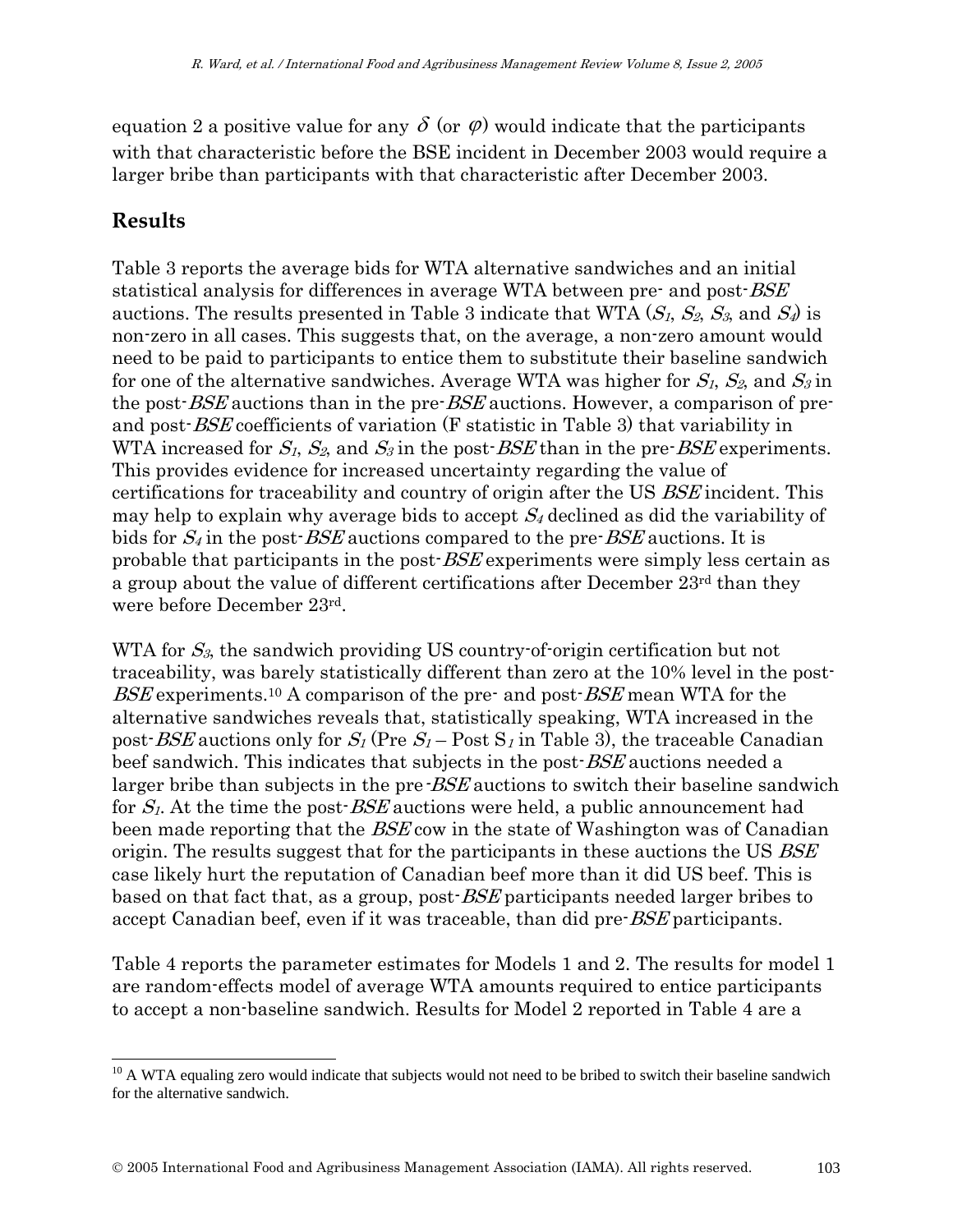| Variable(s)                             | Mean      | Standard<br>Error | F Comparing<br>Variances for<br>Pre-And Post-<br><b>BSE</b> Auctions | t-statistic |
|-----------------------------------------|-----------|-------------------|----------------------------------------------------------------------|-------------|
| Combined Experiments:                   |           |                   |                                                                      |             |
| $S_{\it 1}$                             | \$1.48    | 0.258             |                                                                      | $5.743***$  |
| $S_2$                                   | \$3.07    | 1.023             |                                                                      | $3.000***$  |
| $S_3$                                   | \$1.86    | 0.795             |                                                                      | $2.349**$   |
| $S_4$                                   | \$3.50    | 0.804             |                                                                      | $4.356***$  |
| $N=113$                                 |           |                   |                                                                      |             |
| Pre-BSE Experiments:                    |           |                   |                                                                      |             |
| $S_{\it 1}$                             | \$1.12    | 0.250             |                                                                      | $4.503***$  |
| $\mathcal{S}_2$                         | \$1.89    | 0.525             |                                                                      | $3.611***$  |
| $S_3$                                   | \$1.12    | 0.378             |                                                                      | 2.970***    |
| $S_4$                                   | \$3.92    | 1.473             |                                                                      | 2.665***    |
| $N=58$                                  |           |                   |                                                                      |             |
| Post-BSE Experiments:                   |           |                   |                                                                      |             |
| $S_{\it 1}$                             | \$1.86    | 0.457             |                                                                      | $4.064***$  |
| $S_2$                                   | \$4.30    | 2.024             |                                                                      | $2.126**$   |
| $S_3$                                   | \$2.65    | 1.586             |                                                                      | $1.673*$    |
| $S_4$                                   | \$3.06    | 0.579             |                                                                      | $5.284***$  |
| $N = 55$                                |           |                   |                                                                      |             |
| Comparisons Pre- and Post- <i>BSE</i> : |           |                   |                                                                      |             |
| Pre $S_1$ – Post $S_1$                  | $-$0.73$  | 0.513             | $3.175***$                                                           | $-1.426*$ a |
| Pre $S_2$ – Post $S_2$                  | $-\$2.40$ | 2.043             | $14.114***$                                                          | $-1.179$    |
| Pre $S_3$ – Post $S_3$                  | $-1.54$   | 1.591             | 16.913***                                                            | $-0.966$    |
| Pre $S_3$ – Post $S_4$                  | \$0.86    | 1.614             | $6.820***$                                                           | 0.536       |

Table 3: WTA Average Bids and Statistical Comparisons for Pre- and Post-BSE Auctions.

\*\*\* Denotes statistically different than zero at the 1% level.

\*\* Denotes statistically different than zero at the 5% level.

\* Denotes statistically different than zero at the 1% level.

a One-tailed t-test of significance (see Kmenta, p. 145 (1986)).

<sup>b</sup> The variance in the pre-*BSE* auctions for  $S_4$  was more than the variance for  $S_4$  in the post-*BSE* auctions. The convention for calculating the F statistic places the largest variance as the denominator (Kmenta, p. 148 (1986)).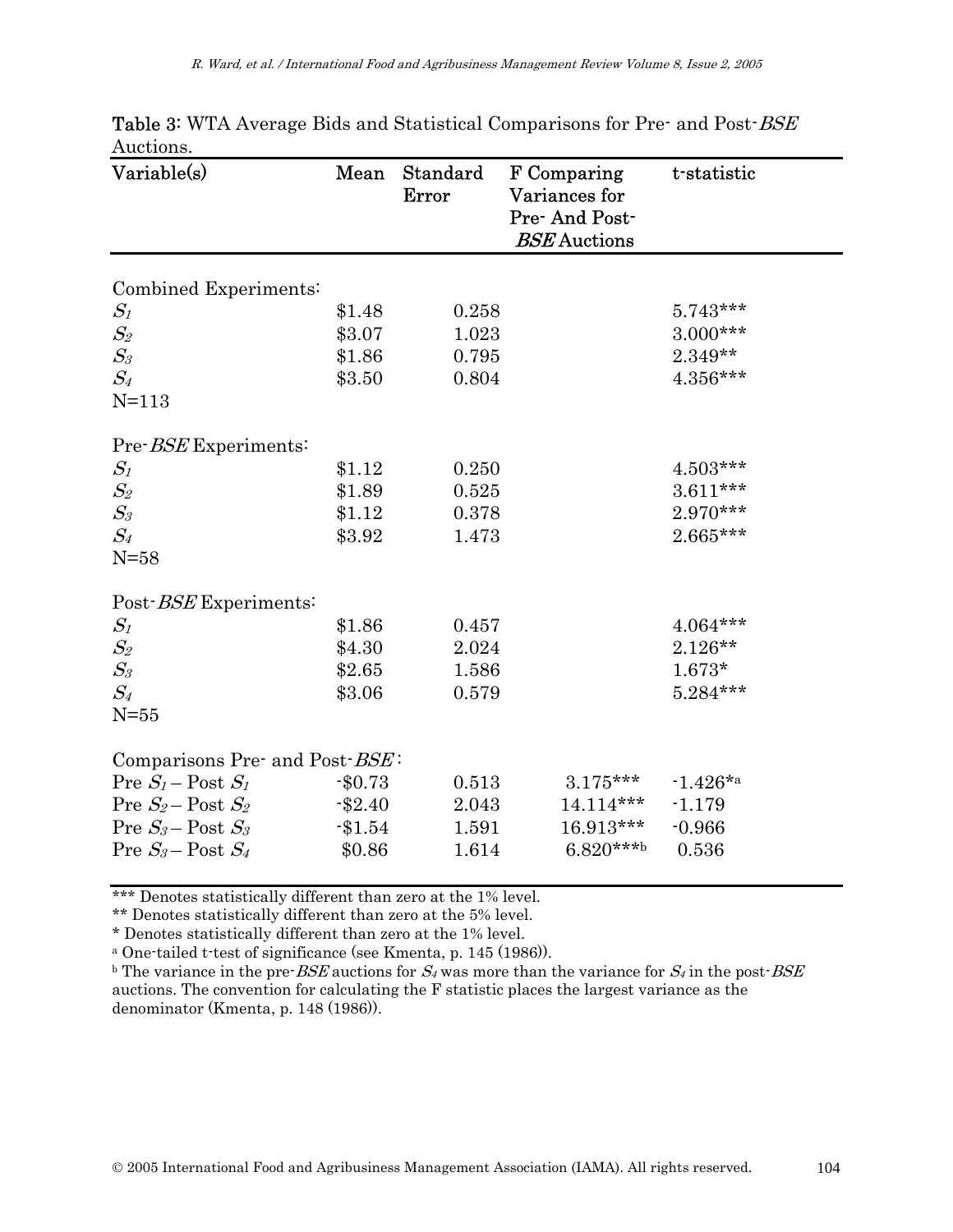|                                   | <b>Random Effects Model</b><br>Without slope dummies |                                       | <b>Fixed Effects Model</b><br>With Slope dummies |                          |     |                 |
|-----------------------------------|------------------------------------------------------|---------------------------------------|--------------------------------------------------|--------------------------|-----|-----------------|
|                                   |                                                      |                                       | <b>Standard</b>                                  |                          |     | <b>Standard</b> |
| Variable                          | Coefficient <sup>a</sup>                             |                                       | Error                                            | Coefficient <sup>a</sup> |     | Error           |
| Lagrange multiplier test          | 27.62                                                | ***                                   |                                                  | 13.02                    | *** |                 |
| Hausman test                      | 31.95                                                |                                       |                                                  |                          |     |                 |
| $\mathbf{R}2$                     | .152                                                 |                                       |                                                  | .514                     |     |                 |
| Number of observations            | 416                                                  |                                       |                                                  | 416                      |     |                 |
| Constant                          | 7.230                                                | **                                    | 3.356                                            |                          |     |                 |
| <b>FEMALE</b>                     | $-0.165$                                             |                                       | 1.229                                            | 8.495                    |     | 6.881           |
| $\mathbb{A}\mathbb{G}\mathbb{E}$  | $-0.142$                                             | ***                                   | 0.052                                            | $-0.263$                 |     | 0.207           |
| <b>MARRIED</b>                    | $-0.773$                                             |                                       | 1.455                                            | 6.111                    |     | 3.975           |
| <b>CHILDREN</b>                   | 0.456                                                |                                       | 1.168                                            | 1.662                    |     | 3.242           |
| <b>SHOP</b>                       | $-2.973$                                             | **                                    | 1.206                                            | $-9.304$                 |     | 7.887           |
| <b>ATHOME</b>                     | 2.954                                                | ***                                   | 1.098                                            | 3.059                    |     | 3.793           |
| <b>ILLNESS</b>                    | 3.230                                                | ***                                   | 1.045                                            | 6.349                    | *   | 3.786           |
| <b>PRIMP</b>                      | 1.402                                                |                                       | 1.186                                            | $-1.083$                 |     | 4.029           |
| <b>FSIMP</b>                      | 1.886                                                |                                       | 1.324                                            | 10.299                   |     | 6.425           |
| <b>SERVINGS</b>                   | 0.152                                                |                                       | 0.268                                            | $-3.963$                 | *** | 0.910           |
| <b>TRUSTUS</b>                    | $-3.193$                                             | **                                    | 1.290                                            | 2.077                    |     | 5.512           |
| <b>TRUSTCAN</b>                   | 1.214                                                |                                       | 1.335                                            | 7.917                    | **  | 3.993           |
| Education <sup>b</sup>            |                                                      |                                       |                                                  |                          |     |                 |
| <b>SOMECOL</b>                    | $-0.334$                                             |                                       | 1.258                                            | 0.332                    |     | 3.565           |
| <b>COLLEGE</b>                    | $-0.278$                                             |                                       | 1.507                                            | 0.491                    |     | 5.349           |
| POSTGRAD                          | 0.252                                                |                                       | 2.623                                            | 13.072                   |     | 16.217          |
| Income c                          |                                                      |                                       |                                                  |                          |     |                 |
| <b>MIDINC</b>                     | 4.819                                                | ***                                   | 1.275                                            | 1.273                    |     | 4.604           |
| <b>HIGHINC</b>                    | 2.610                                                |                                       | 1.776                                            | 3.254                    |     | 5.621           |
| <b>BSE Knowledge</b>              |                                                      |                                       |                                                  |                          |     |                 |
| <b>BSECAN</b>                     | $-4.242$                                             | $***$                                 | 2.140                                            | 15.534                   |     | 10.177          |
| <b>BSEKNOW</b>                    | 3.634                                                | **                                    | 1.845                                            | $-3.668$                 |     | 7.802           |
| Meat Characteristics <sup>d</sup> |                                                      |                                       |                                                  |                          |     |                 |
| Sandwich 1                        | $-2.139$                                             | $***$                                 | 1.014                                            | $-1.256$                 |     | 1.387           |
| Sandwich 2                        | $-0.433$                                             |                                       | 1.014                                            | 1.459                    |     | 1.387           |
| Sandwich 3                        | $-1.641$                                             | $\mathbf{e}% _{t}\left( t_{1}\right)$ | 1.014                                            | $-0.190$                 |     | 1.387           |
| <b>BEFORE</b>                     | $-0.139$                                             |                                       | 1.031                                            |                          |     |                 |
| Slope changes in variables before |                                                      |                                       |                                                  |                          |     |                 |
| <i>FEMALEB</i>                    |                                                      |                                       |                                                  | $-2.169$                 |     | 16.279          |
| AGEB                              |                                                      |                                       |                                                  | 0.078                    |     | 0.185           |
| <b>MARRIEDB</b>                   |                                                      |                                       |                                                  | $-0.409$                 |     | 7.314           |
| <b>CHILDRENB</b>                  |                                                      |                                       |                                                  | $-7.558$                 |     | 5.841           |
| <b>SHOPB</b>                      |                                                      |                                       |                                                  | 4.346                    |     | 13.791          |
| <b>ATHOMEB</b>                    |                                                      |                                       |                                                  | 0.651                    |     | 8.169           |
| <b>ILLNESSB</b>                   |                                                      |                                       |                                                  | $-2.203$                 |     | 7.116           |
| <b>PRIMPB</b>                     |                                                      |                                       |                                                  | 2.230                    |     | 7.255           |
| <b>FSIMPB</b>                     |                                                      |                                       |                                                  | $-12.468$                | **  | 5.844           |
| <b>SERVINGSB</b>                  |                                                      |                                       |                                                  | 7.415                    | *** | 2.194           |

#### Table 4: Estimation Results (Dependent Variable = Subject's Average Subject Bid Over Six Auction Rounds).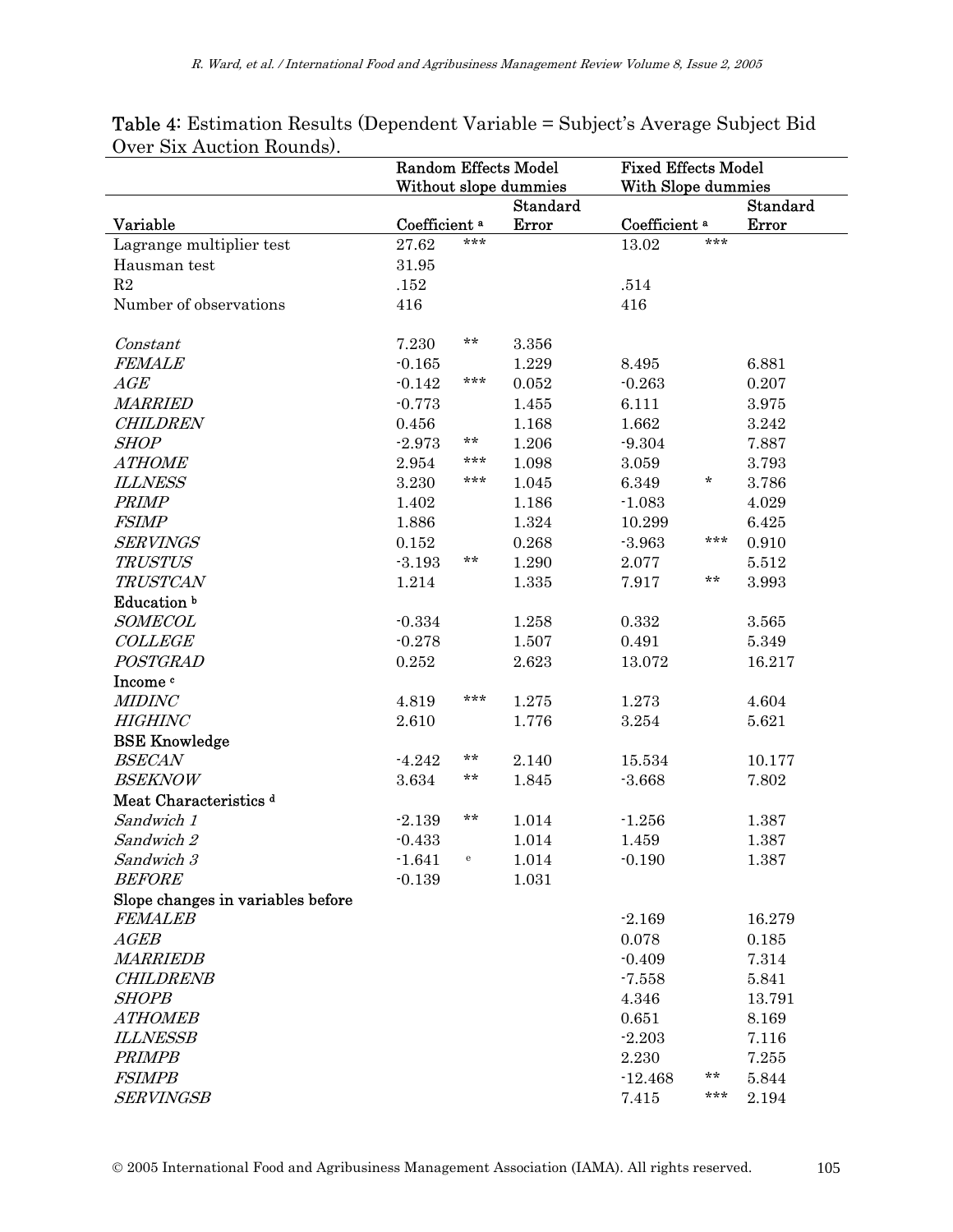| <b>TRUSTUSB</b>  | $-5.367$           | 6.559  |
|------------------|--------------------|--------|
| <i>TRUSTCANB</i> | $-12.130$          | 8.653  |
| <i>SOMECOLB</i>  | $-7.789$           | 7.725  |
| <b>COLLEGEB</b>  | 6.549              | 8.106  |
| POSTGRADB        | $-8.392$           | 18.324 |
| <i>MIDINCB</i>   | 2.536              | 8.353  |
| HIGHINCR         | $-6.641$           | 9.712  |
| <i>BSECANB</i>   | 7.696              | 14.866 |
| <i>BSEKNOWB</i>  | $-34.765$          | 25.454 |
| Sandwich 1B      | $-1.670$           | 1.906  |
| Sandwich 2B      | $\ast$<br>$-3.578$ | 1.906  |
| Sandwich 3B      | $-2.742$           | 1.906  |

 $a***=01$  significance, \*\*=.05 significance and \*=.10 significance.

b Base is high school highest education degree.

c Base is low income (household income < \$30,000).

<sup>d</sup> Base is sandwich 4 (S<sub>4</sub>=meat has been inspected).<br>
<sup>e</sup> P-value=0.1056.

fixed effects model. The random effects model for equation 1 follows Dickinson and Bailey (2002) and (2003) and was selected after the Lagrange Multiplier (LM) and Hausman tests revealed that to be the appropriate estimation procedure (Table 4) (Greene (2003)). For Model 2, the variance-covariance matrix could not be inverted so the Hausman test could not be used. The regression analysis was necessary to account for socioeconomic and other participant characteristics that might affect participants' WTA the alternative sandwiches.

Because this is a WTA model, the interpretation of a positive (negative) coefficient is that presence of that characteristic increases (decreases) the bribe that would need to be paid to the subject for them to accept one of the alternative sandwiches as a substitute for the baseline sandwich. Again, the baseline sandwich contains traceable, US beef.

The results in Table 4 indicate that there is no firm statistical evidence to indicate that, on the average, WTA alternative sandwiches changed after the US BSE case (insignificant parameter estimate on  $BEFORE(\alpha_{20})$ ). However, the relatively large standard error, compared to the magnitude of the parameter estimate for *BEFORE*, implies a fair amount of variation in average WTA bids between pre- and post-*BSE* participants (see Table 3) and supports the notion that uncertainty about WTA generally increased after December 23rd.

This can be seen in the results of Model 2 where participants concerned about food safety required smaller bribes for switching their sandwich before the December 2003 incident of BSE. This was also true for the bribe needed to purchase the Canadian sandwich which was not traceable. This indicates that consumers may have viewed the December 2003 BSE incident as a Canadian problem. Model 2 also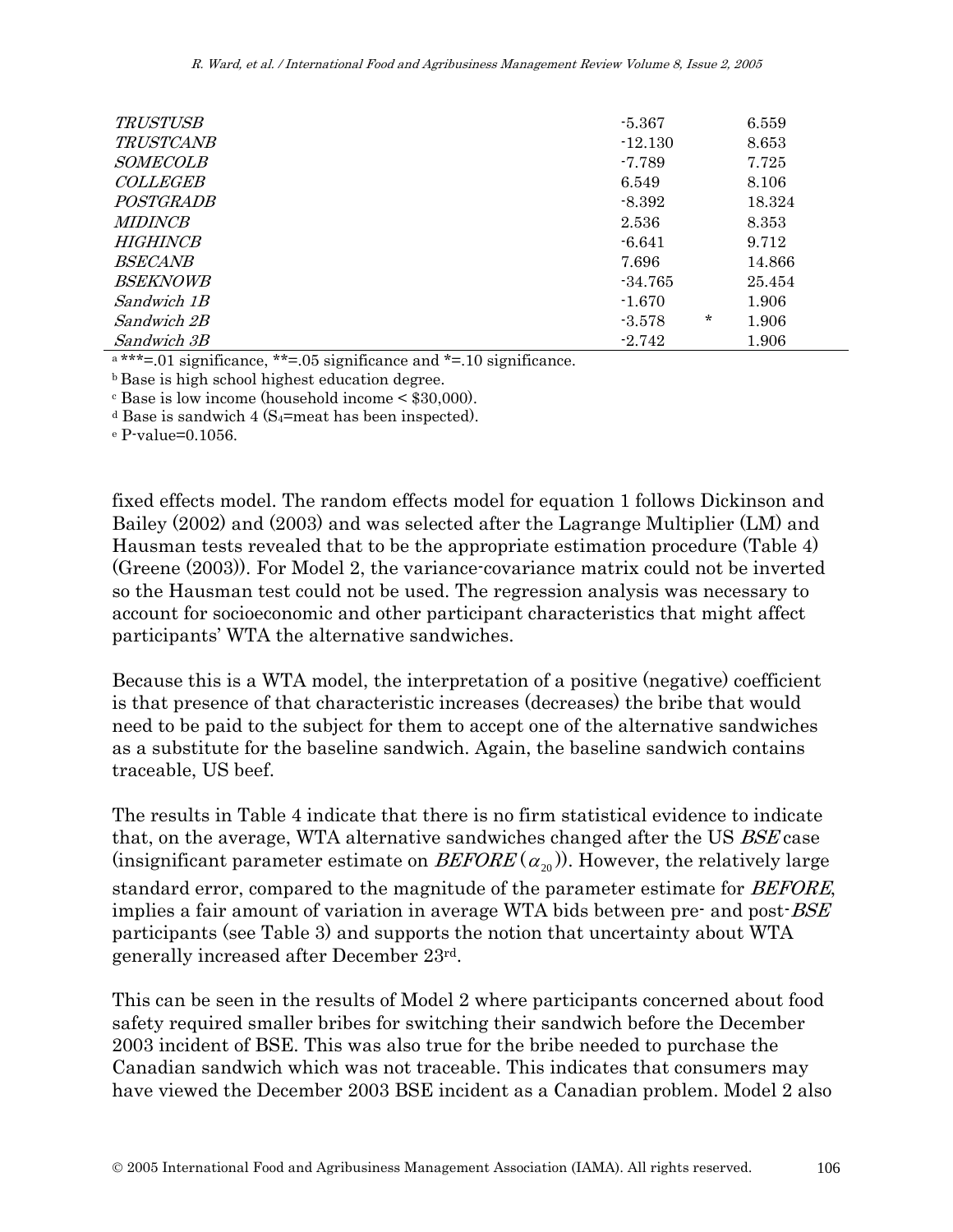shows that as servings increased the average bribe needed was larger before the outbreak than it was after the outbreak.

The results reported in Table 4 also indicate that both traceability and country-oforigin information  $(S_l)$  (even if the meat is imported) or knowing the beef was produced domestically  $(S_3)$  were more acceptable to participants than simply knowing the meat was inspected  $(S_4)$ . These results confirm both Loureiro and Umberger's findings (2003) that country-of-origin information is valuable to US consumers and Dickinson and Bailey's ((2002) and (2003)) findings that traceability is a valuable market characteristic. This implies that even though the overall reputation of Canadian beef has been damaged among our participants since the US BSE case (Table 3), traceability makes Canadian beef more acceptable than if it is non-traceable. This is based on a Wald test of the restriction that the parameter estimates for  $S_1$  and  $S_2$  being equal ( $\beta_1 = \beta_2$ ) which revealed that  $\beta_1 < \beta_2$ .<sup>11</sup>

Socioeconomic and other participant characteristic played a role in their WTA alternative sandwiches. Participants eating most of their meals at home (ATHOME) required more money to give up their baseline sandwich than did participants eating most of their meals away from home, on the average. While person who are the primary shoppers in their household (*SHOP*) required a smaller bribe, on the average, to give up their baseline sandwich than participants who were not the primary shoppers in their households. This might suggest that persons eating away from home expect vendors to provide implicit assurances while those eating mostly at home and who make most of the shopping choices for their household have a greater sense of control when choosing desired assurances. Participants who had experienced a serious food-borne illness in their family *(ILLNESS)* also required higher bribes, on the average, to give up their baseline sandwich than participants not having this characteristic.

Participants with high degrees of trust in the US government inspections (*TRUSTGOV*) were more likely to substitute their baseline sandwich freely among the alternative sandwiches than were participants with less trust of US government inspection. This suggests that certifications beyond simple government inspection (i.e., traceability and country of origin) are simply not as important to this group as they were to people with less trust in the US government.

Similarly, the older the participant  $(AGE)$  the more willing he/she was to substitute the baseline sandwich for one of the alternative sandwiches. This suggests that traceability and country-or-origin certifications were more important to younger participants than they were to older participants.

<sup>&</sup>lt;sup>11</sup>  $\chi_1^2$  = 2.81 which indicates different values for the parameters at the 10% confidence level.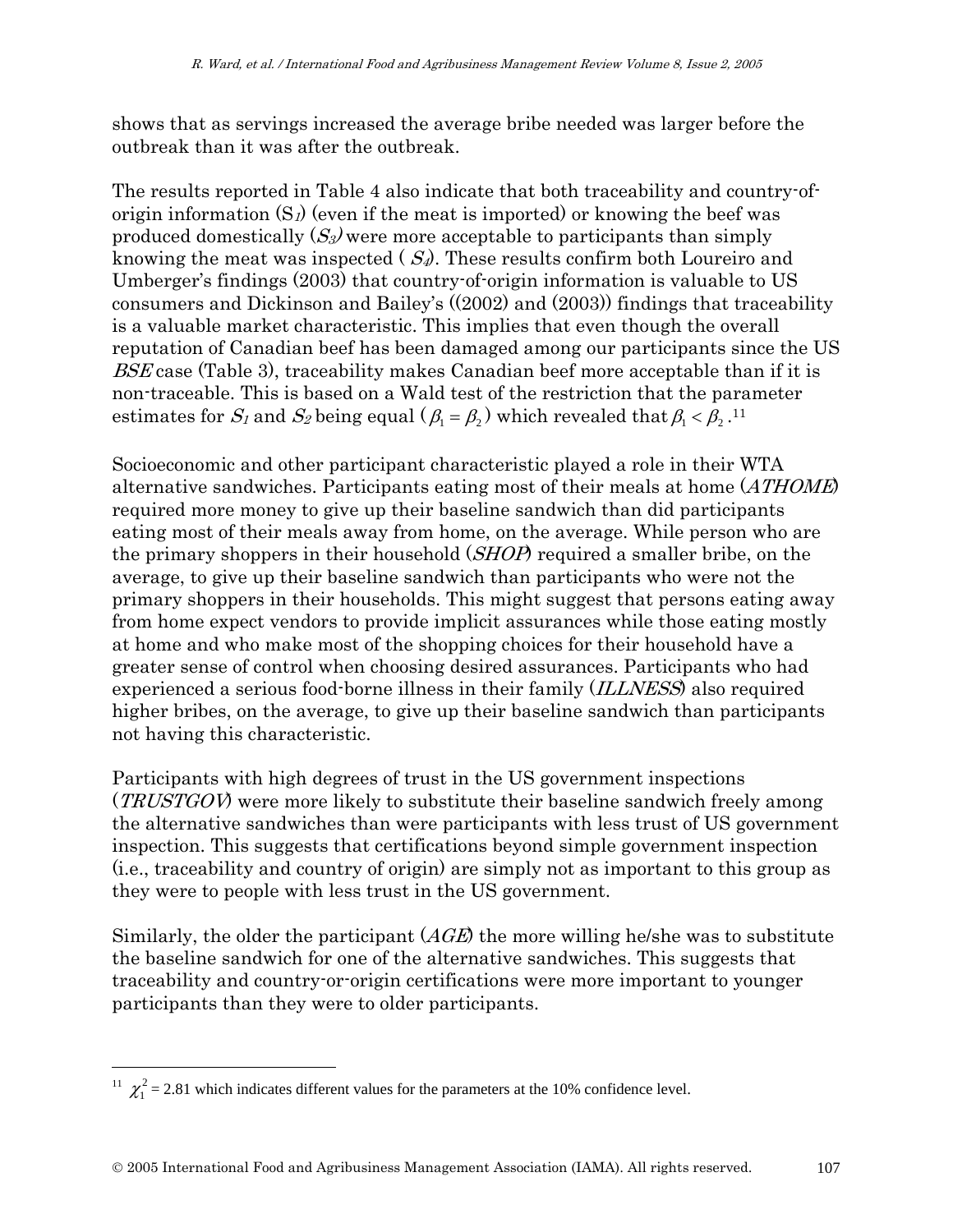A participant's education level was not found to significantly affect their WTA alternative baseline sandwiches. However, participants with annual household incomes above \$30,000 needed to be paid more, on the average, than participants from low income households indicating that income is a significant determinant of the demand for traceability (see MIDINC in Table 4).

Knowledge of the Canadian *BSE* case (*BSECAN*) significantly reduced WTA. This suggests that educating US consumers about the Canadian BSE event may increase their willingness to accept (purchase) Canadian beef since those functioning on rumor rather than facts have poorer perceptions of Canadian beef than do those with a knowledge of the Canadian BSE case. However, knowledge about BSE in general (BSEKNOW) required bigger bribes for subjects to give up their baseline sandwich. This suggests that persons with above average knowledge about scientific matters concerning *BSE* valued traceability and country of origin information more than participants with less knowledge about BSE. This implies that educating people about BSE from a scientific perspective will likely result in more support for traceability and country of origin programs.

#### Mandatory Animal Identification Program

A logistical regression was used to determine if any of the socioeconomic and other characteristics indicated in equation (1) affected whether or not participants in the post-BSE auctions supported voluntary or mandatory animal ID programs in the US (Table 5).

A somewhat surprising result gathered from the logit analysis was that participants having knowledge of the Canadian *BSE* incident and scientific knowledge about BSE (BSECAN and BSE, respectively) were also less likely to support mandatory animal ID than participants without these characteristics. Persons who are knowledgeable about BSE realize that an animal ID system will not prevent the disease. However, they should also know that an animal ID system will be a significant aid in tracing a problem should one occur. Unfortunately, the questionnaire did not ask participants directly about how an animal ID system could be useful following a BSE episode. Consequently, the level of understanding regarding the necessity of an animal ID to track problems is unknown. This could be contributing to this result and would indicate that while a person may have knowledge about BSE, many of them still do not understand why an animal tracking system would be needed following the discovery of a BSE case(s) or they may be opposed to a mandatory program for some reason.

TRUSTCAN increased the probability of a participant favoring mandatory ID. This is not surprising because the Canadian animal ID system is mandatory and if a participant trusted the Canadian system, they would likely favor a similar system being implemented in the US.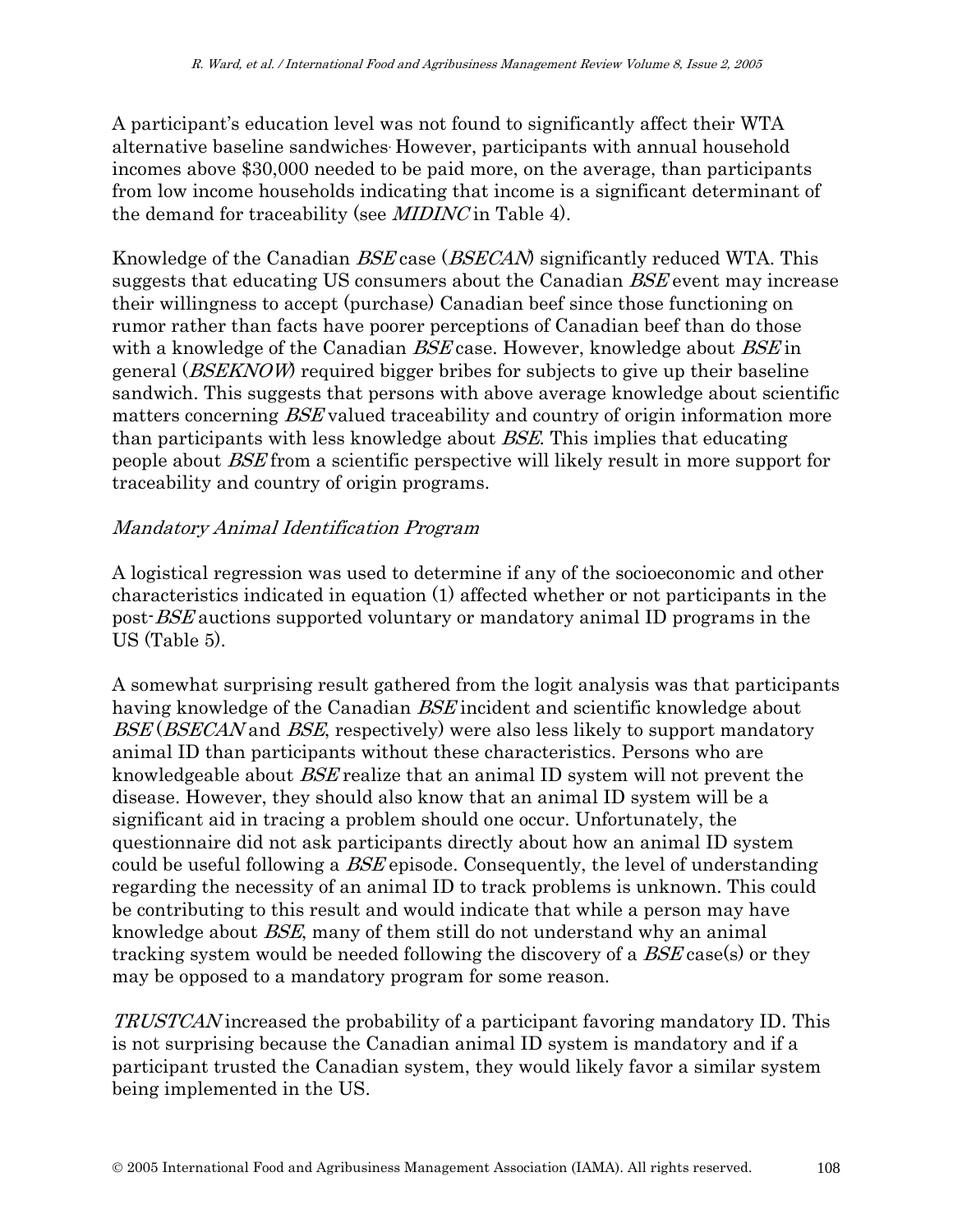|                           | Coefficient for              |                |
|---------------------------|------------------------------|----------------|
| Variable                  | Marginal effect <sup>a</sup> | Standard error |
| Correct predictions for 0 | 11/17                        |                |
| Correct predictions for 1 | 27/32                        |                |
| Number of observations    | 49                           |                |
| Constant                  | $1.615***$                   | 0.515          |
| <b>FEMALE</b>             | $-0.093$                     | 0.206          |
| $\mathbb{A} G E$          | $-0.009$                     | 0.009          |
| <b>MARRIED</b>            | $-0.250$                     | 0.206          |
| CHILDREN                  | $-0.103$                     | 0.184          |
| <i>SHOP</i>               | 0.050                        | 0.192          |
| <b>ATHOME</b>             | $-0.221$                     | 0.165          |
| <b>ILLNESS</b>            | $-0.102$                     | 0.185          |
| PRIMP                     | $-0.306$                     | 0.204          |
| <i>FSIMP</i>              | $-0.152$                     | 0.212          |
| <b>SERVINGS</b>           | $-0.018$                     | 0.043          |
| <b>TRUSTUS</b>            | $-0.097$                     | 0.229          |
| <b>TRUSTCAN</b>           | $0.569**$                    | 0.247          |
| Education b               |                              |                |
| <b>SOMECOL</b>            | 0.242                        | 0.194          |
| <b>COLLEGE</b>            | 0.090                        | 0.218          |
| Income c                  |                              |                |
| <b>MIDHGINC</b>           | 0.242                        | 0.202          |
| <b>BSE Knowledge</b>      |                              |                |
| <b>BSECAN</b>             | $-0.614*$                    | 0.357          |
| <i>BSEKNOW</i>            | $-0.620*$                    | 0.329          |

Table 5: Marginal Effects for Binomial Logit Model Predicting Whether or Not the Participant Supports Mandatory Animal Identification in the United States.

 $A*** = .01$  significance, \*\*=.05 significance and \*=.10 significance.

 $\bar{b}$  Base is high school highest education degree. *POSTGRAD* was not included in the regression because of colinearity problems.

 $\epsilon$  Base is low income (household income  $\epsilon$  \$30,000). Because of difficulties in inverting the variancecovariance matrix for the Hausman test, MIDINC and HIGHINC were combined so that the MIDINC is measuring the effect of all incomes above \$30,000.

The results indicate that support for mandatory ID among the participants is widespread (69% of participants) and is based, at least to some degree, on their trust in the Canadian government and knowledge of BSE and BSE incidents. Given that average WTA is non-zero, the results provide some evidence for a large number of US consumers being willing to support the implementation of a mandatory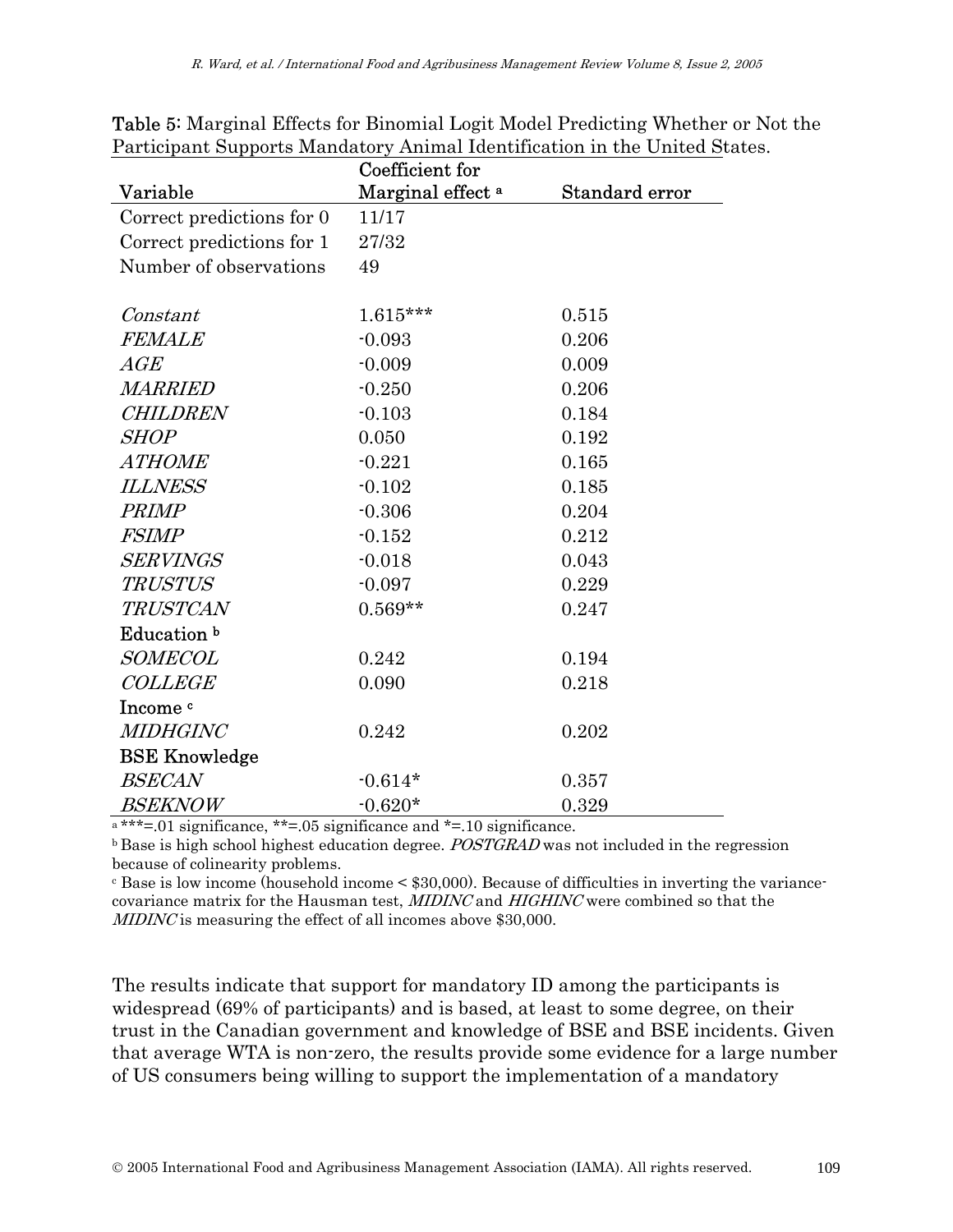animal ID program with tax dollars. Of course, these results should be confirmed with a broader study.

## **Conclusions**

A series of experimental auctions were conducted immediately preceding and following the announcement on December 23, 2003 that a cow in the state of Washington had been diagnosed with *BSE*. The data set offers some unique insights into the effects of BSE on beef demand in the US because it provides a snapshot of demand for a set of American consumers on both sides of a major food safety event.

The results indicate that information about traceability and country of origin is valuable to consumers. They also suggest that greater uncertainty about certifications and assurances for beef existed among the participants after December 23rd than before December 23rd. While this is not surprising, it indicates that US consumers, while not necessarily changing beef buying habits, were subject to some "shock" to their overall perceptions about beef and certifications and assurances about beef.

Perhaps one of the most important findings was that participants' demand for Canadian beef was more adversely affected by the US BSE crisis than was the demand for US beef. This implies that US consumers have placed at least some of the "blame" for the US BSE incident on Canada because the subject animal was born there.

The results suggest that a large percentage of US consumers would support a mandatory animal ID system in the US and would be willing to pay something for it. Additional work is needed to confirm these results. However, they confirm that the US BSE case caused some important changes in American consumer attitudes. Consequently, the US beef industry should not assume that no noticeable change in US consumer attitudes about beef occurred after December 23, 2003. Consumers are more uncertain about beef products than they were prior to December 23rd. Additional *BSE* cases could exacerbate this uncertainty. The movement toward animal ID systems appears to be a good strategic move by the US beef industry and the US government, based on participants' stated support for such systems.

# **References**

Bailey, D., E. C. Jones, and D. L. Dickinson. "Knowledge Management and Comparative International Strategies on Vertical Information Flow in the Global Food System." American Journal of Agricultural Economics, 84(December 2002):1337-1344.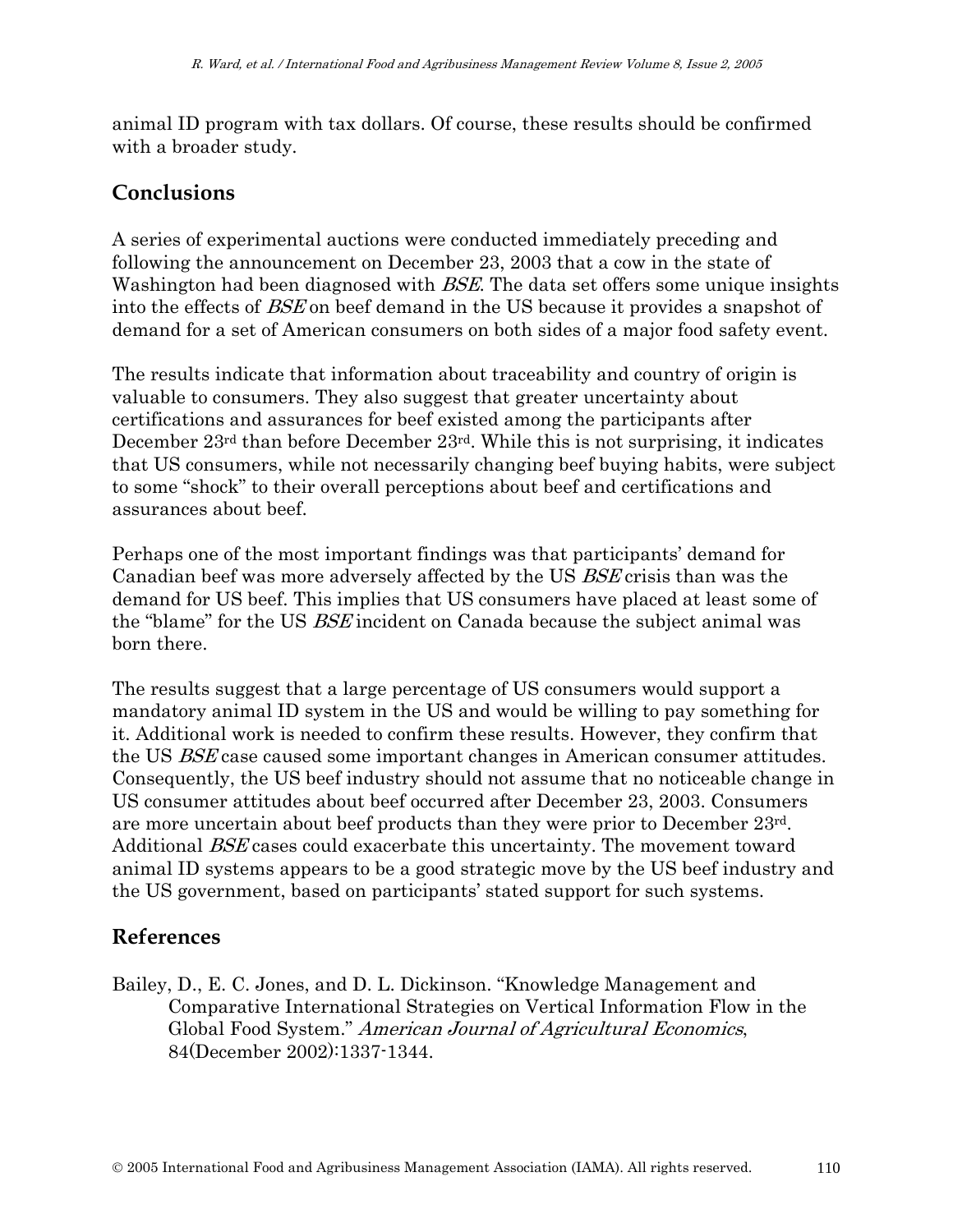- Baines, R. N., and W. P. Davies. "Quality Assurance in International Food Supply." Paper presented at the Third International Conference on Chain Management in Agribusiness and the Food Industry, Wageningen University, Wageningen, The Netherlands, 1998.
- Baines, R. N., and W. P. Davies. "Meeting Environmental and Animal Welfare Requirements Through On-Farm Food Safety Assurance and the Implications for International Trade." Paper presented at the Agribusiness Forum of the 2000 World Food and Agribusiness Congress, Chicago, IL, June 2000.
- Breckendorf, C. Chairman, National Milk Producers Federation. Testimony to the US House of Representatives Committee on Agriculture, Field Hearing on Animal Identification, Houston, TX, March 5, 2004.
- Buhr, B. "Electronic Traceability in European and US Meat Supply Chains." Presentation at the National Pork Industry Forum, Denver, CO, 28 February 2002.
- Caswell, J. A. "Labeling Policy for GMOs: To Each His Own?" AgBioForum, 9(2000):53-57.
- Caswell, J. A. "How Labeling of Safety and Process Attributes Affects the Market for Food." Agricultural and Resource Economics Review, 27(October 1998):151-158.
- Caswell, J. A., and D. I. Padberg. "Toward a More Comprehensive Theory of Food Labels." American Journal of Agricultural Economics, 74(May 1992):460-467.
- Dickinson, D. L. and D. Bailey. "Meat Traceability: Are US Consumers Willing to Pay for It? Journal of Agricultural and Resource Economics, 27(December 2002):348-364.

\_\_\_\_\_\_\_\_\_\_\_\_\_\_\_\_\_\_\_\_\_\_\_\_. "Willingness to Pay for Information: Experimental Evidence on Product Traceability from the US A., Canada, the U. K., and Japan." Study paper, Department of Economics, Utah State University, Logan, Utah, August 2003.

Denis, A. H. American Sheep Industry Association. Testimony to the US House of Representatives Committee on Agriculture, Field Hearing on Animal Identification, Houston, TX, March 5, 2004.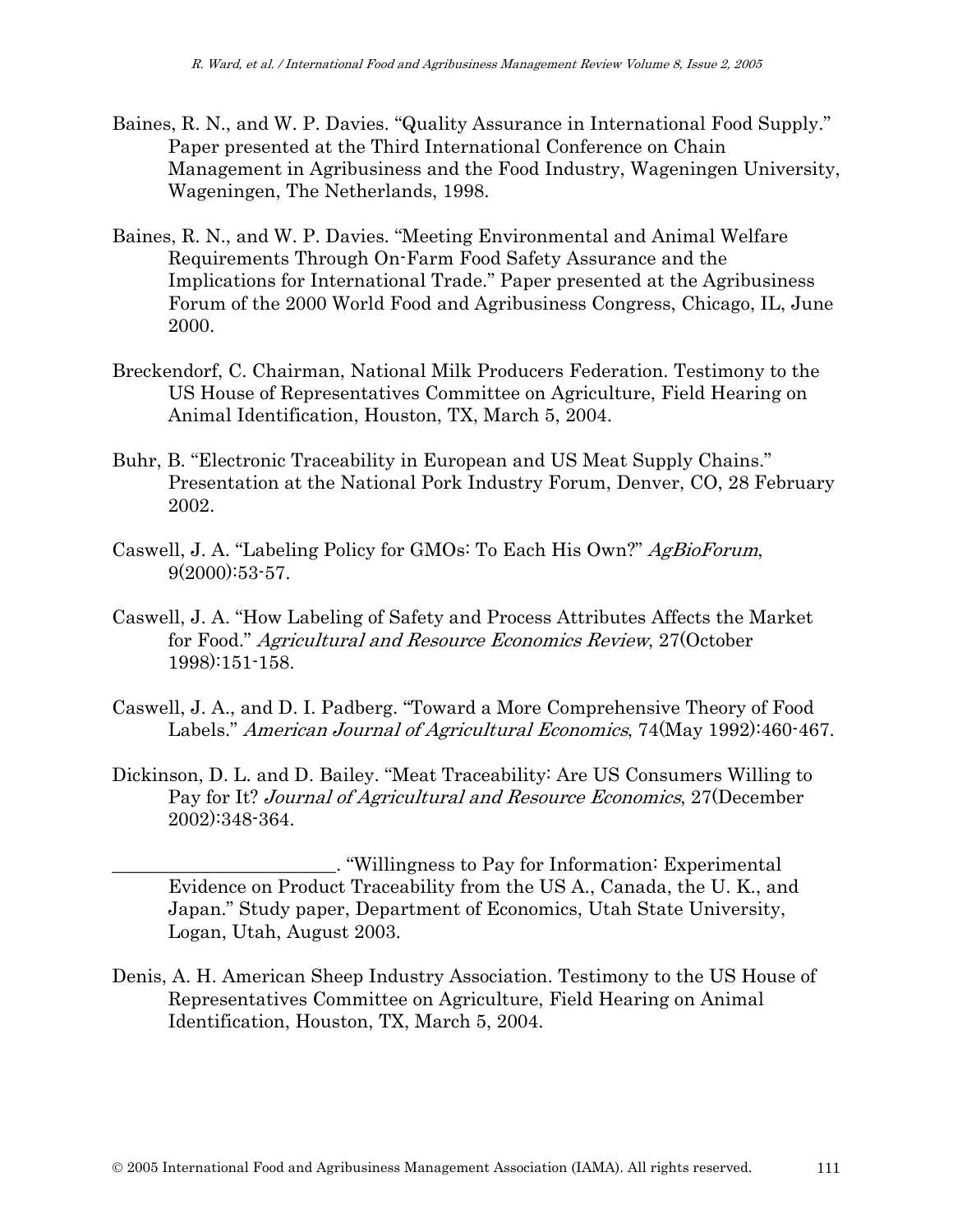- Farm Foundation. Food Traceability and Assurance (TA): An Emerging Frontier Driving Developments in the Global Food System. Traceability and Quality Assurance Roundtable issue paper, Oak Brook, IL, April 2004.
- Greene, W. H. Econometric Analysis, 5th Edition, Upper Saddle River, NJ: Prentice Hall, 2003.
- Hayes, D. J., J. F. Shogren, S. Y. Shin, and J. B. Kliebenstein. "Valuing Food Safety in Experimental Auction Markets." American Journal of Agricultural Economics, 77(February 1995):40-53.
- Hobbs, J. E. "Transaction Costs and Slaughter Cattle Procurement: Processors' Selection of Supply Channels." Agribusiness: An International Journal, 12(1996a):509-23.
- Hobbs, J. E. "A Transaction Cost Analysis of Quality, Traceability, and Animal Welfare Issues in UK Beef Retailing." British Food Journal, 98(1996b):16-26.
- Huffman, W. E., M. Rousu, J. F. Shogren, and A. Tegene. "Consumer Willingness to Pay for Genetically Modified Food Labels in a Market with Diverse Information: Evidence from Experimental Auctions." Journal of Agricultural and Resource Economics, 28(December 2003a):481-502.
- Huffman, W. E., M. Rousu, J. F. Shogren, and A. Tegene. "The Public Good Value of Information from Agribusinesses on Genetically Modified Foods." American Journal of Agricultural Economics, 85(December 2003b):1309-1315.
- Kmenta, J. Elements of Econometrics, 2nd Edition, New York: MacMillan Publishing Company, 1986.
- Lewis, S. "Uruguay Establishes Livestock Traceability Commission." Food Traceability Report, 1(November 2001):10.
- Liddell, S. and D. Bailey. "Market Opportunities and Threat to the US Pork Industry Posed by Traceability Systems." International Food and Agribusiness Management Review, 4(2001):287-302.
- Loureiro, M. L. "Rethinking New Wines: Implications of Local and Environmentally Friendly Labels." *Food Policy*, 28 (Oct-Dec 2003):547-560.
- Loureiro, M. L., and W. J. Umberger. "Estimating Consumer Willingness to Pay for Country-of-Origin Labeling." Journal of Agricultural and Resource Economics, 28(August 2003):287-301.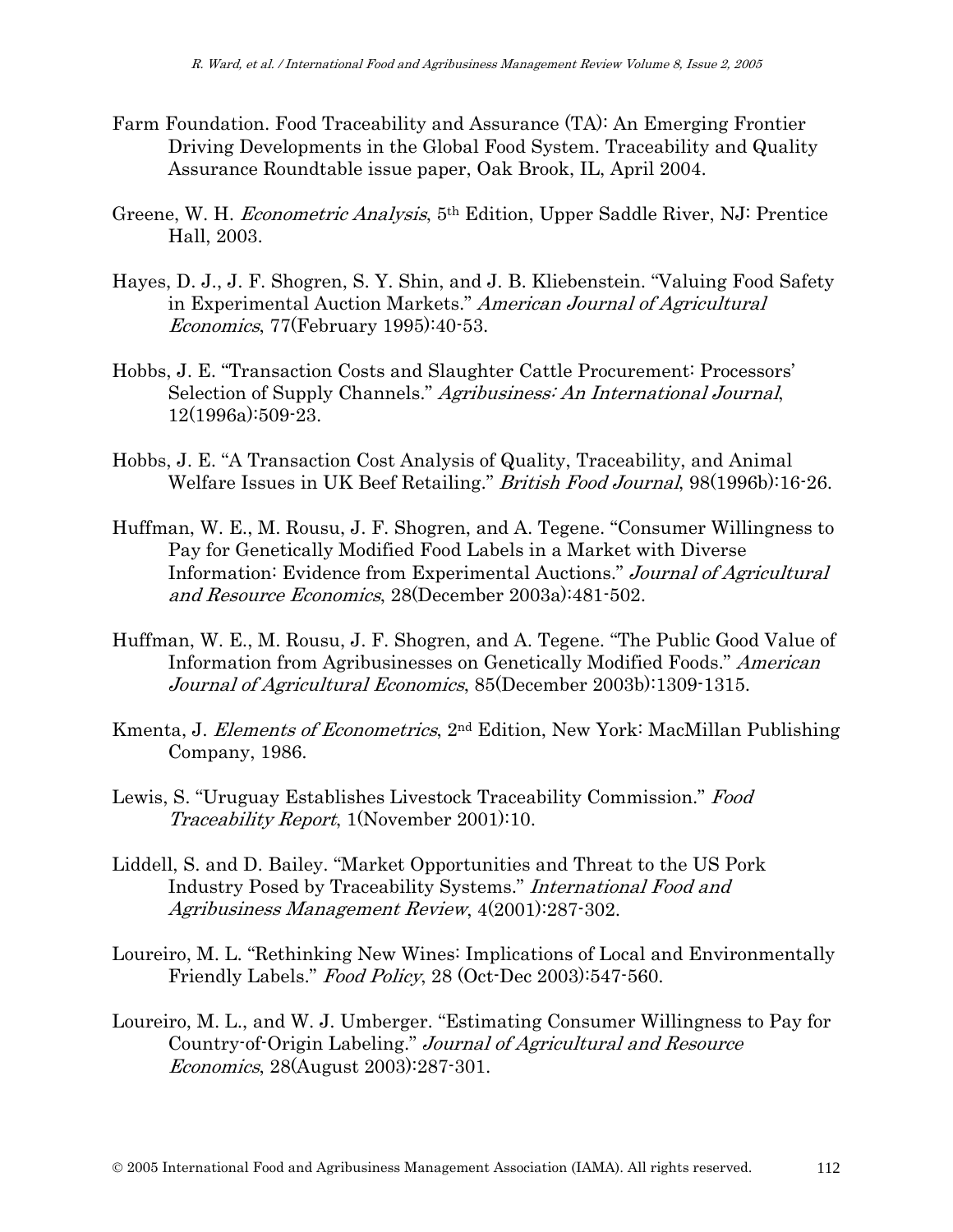- Lusk, J. L., and J. A. Fox. "Consumer Demand for Mandatory Labeling of Beef from Cattle Administered Growth Hormones or Fed Genetically Modified Corn." Journal of Agricultural and Applied Economics, 34(April 2002):27-38.
- Lusk, J. L., J. Roosen, and J. A. Fox. "Demand for Beef from Cattle Administered Growth Hormones or Fed Genetically Modified Corn: A Comparison of Consumers in France, Germany, the United Kingdom, and the United States." American Journal of Agricultural Economics, 85(February 2003):16- 29.
- Lyon, J., President, National Cattlemen's Beef Association. Testimony to the US House of Representatives Committee on Agriculture, Field Hearing on Animal Identification, Houston, TX, March 5, 2004.
- Parkhurst, G. M., J. F. Shogren, and D. L. Dickinson. "Negative Values in Vickrey Auctions." *American Journal of Agricultural Economics*, 86(February 2004):222-235.
- Philippi, J. National Pork Producers Council. Testimony to the US House of Representatives Committee on Agriculture, Field Hearing on Animal Identification, Houston, TX, March 5, 2004.
- Robb, J. Director, Livestock Marketing Information Center, Denver, CO, Personal communication, April 8, 2004.
- Rousu, M. W. E. Huffman, J. F. Shogren, and A. Tegene. "Estimating the Public Value of Conflicting Information : The Case of Genetically Modified Foods. Land Economics, 80(February 2004);125-135.
- Shogren, J. F., M. Margolis, C. Koo, and J. List. "A Random nth-Price Auction." Journal of Economic Behavior and Organization, 46(2001):409-421.
- Shogren, J. F., J. A. List, and D. J. Hayes. "Preference Learning in Consecutive Experimental Auctions." American Journal of Agricultural Economics, 82(November 2000):1016-1021.
- Shogren, J. F., J. A. Fox, D. J. Hayes, and J. B. Kliebenstein. "Bid Sensitivity and the Structure of the Vickrey Auction." American Journal of Agricultural Economics, 81(November 1994a):1089-1095.
- Shogren, J. F., S. Y. Shin, D. J. Hayes, and J. B. Kliebenstein. "Resolving Differences in Willingness to Pay and Willingness to Accept." American Economic Review, 84(March 1994b):255-270.